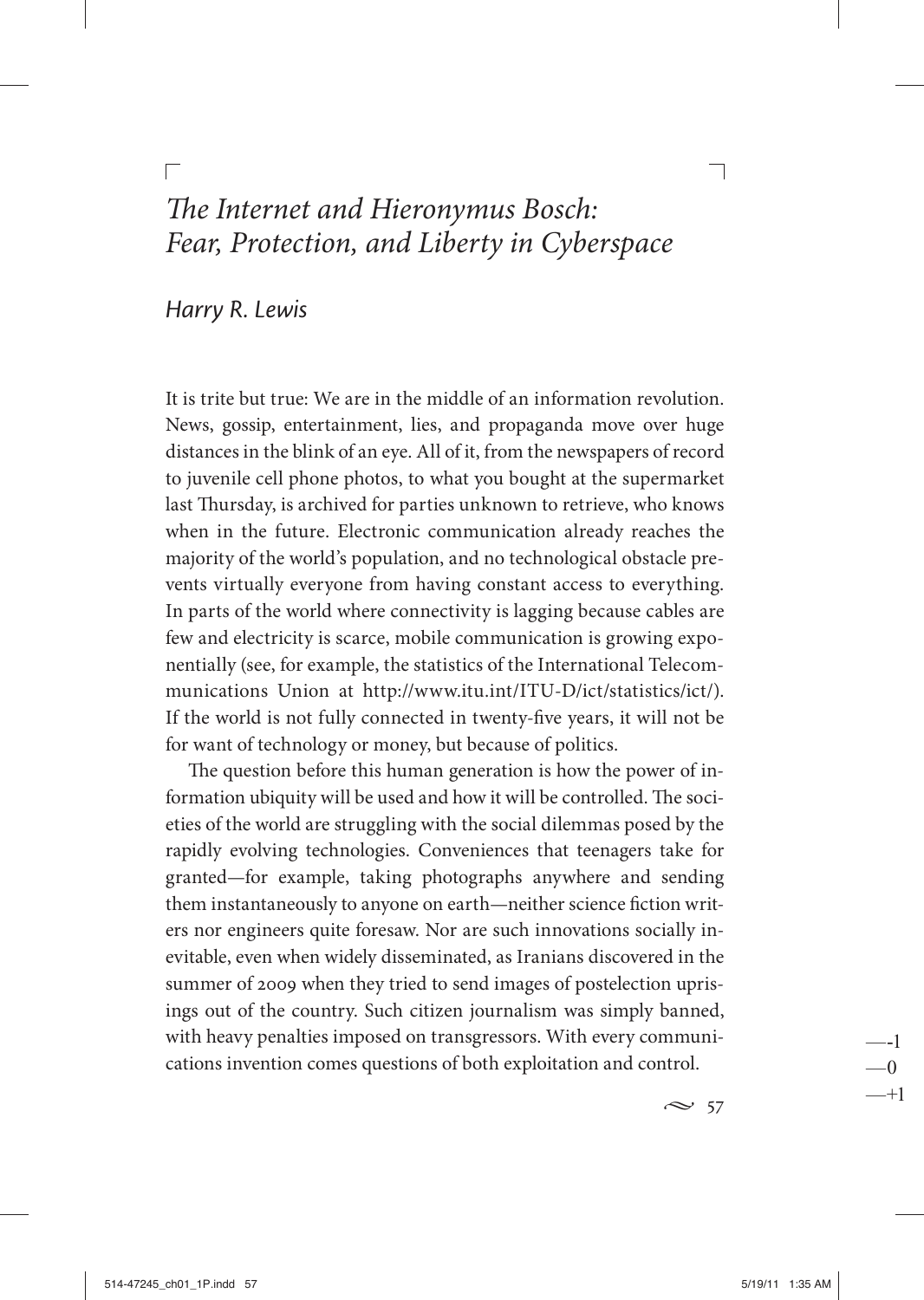# The Cycle of Invention and Control

The revolution is enlightening, empowering, and alarming. Technologically, it is easier to speak and it is easier to listen than ever before; easier to share knowledge and to gain knowledge; and easier to find and communicate with others who share the same interests. But potentiality is not the same as reality. And the same technologies are as easily used to spread misinformation, defamation, and terror.

Societies respond to what they consider threats. They may try to prevent production of information, to throttle its source, to block its receipt, or to filter it out of the communications network in transit. Any response may regulate much more than the original threat. Overreactions have unintended consequences and are sometimes scaled back; malefactors bypass the regulations, creating incentives to expand them further. By the time a measure of social stability has evolved, other new technologies give birth to unanticipated problems.

This schema of invention and control plays out in widely disparate domains. It frames the story of political censorship in totalitarian countries, the story of uncensored blogging in the United States, the story of age restrictions on Myspace, and the story of music downloading in college dormitory rooms. It is even the story of U.S. government censorship of broadcast television, an old American story given new life by changes in broadcast technology. In fact, as we shall see, it is as old as the most ancient myths of human origin.

The cycle of invention, opportunity, threat, alarm, response, and reaction plays out differently in different societies, but the societies interact with each other, creating more uncertainty and confusion. And so we have anonymous Internet routing that enables Iranian dissidents to view the Internet as it looks in free societies, and so we have self- censorship by U.S. publishers whose Web sites are visible in countries with less forgiving defamation laws.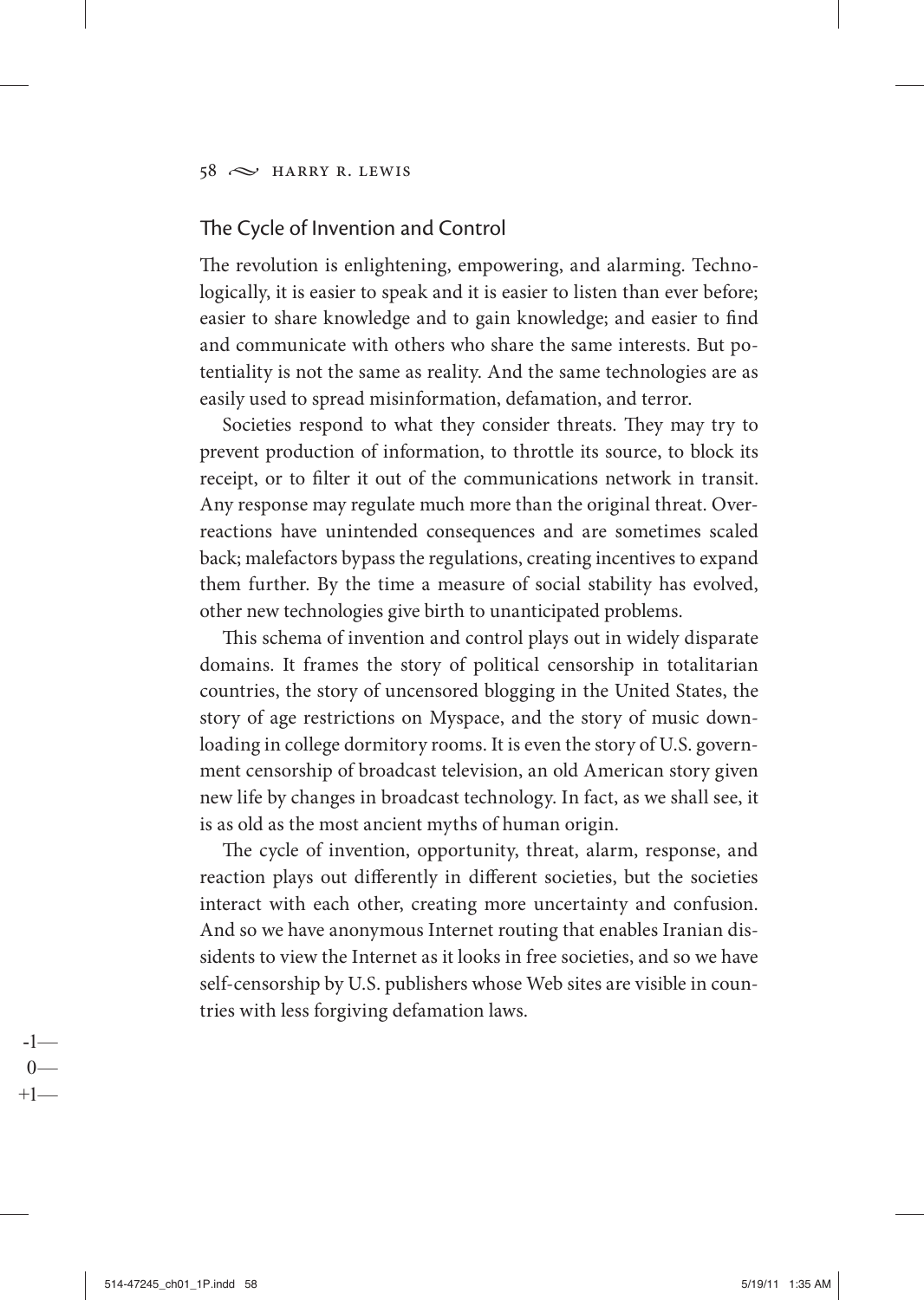## Politics, Person, and Property

However information is produced and communicated, societies take an interest in exploiting and controlling it in three domains: politics, personhood, and property. For example, the political domain includes democratic participation using mobile phones and the Internet on the one hand, and cyberterrorism and the arrest of dissident bloggers on the other. The personal domain includes the vast opportunities of social networking on the one hand, and the threats to the safety of networked children on the other. Property exploitation and control involve, most famously, the complex relation between the music industry and music fans, whose intercourse as producers, consumers, and "pirates" of recorded music is now entirely digital.

These three domains share digital tools and techniques. The power to detect and censor political dissidents can as easily be exploited to detect and prosecute those improperly distributing copyrighted movies. Once a form of technological control has been invented and deployed, it can be redirected, exported, or adapted.

Claims to the effect that the Internet is making us dumber, or is causing unheard- of levels of sex crimes, should be greeted skeptically. Digital technologies are tools, intrinsically no more dangerous than a book with blank pages. And yet something is different and consequential about the social impact of digital technologies. They are at once the most effective methods of disseminating information ever invented and the best technologies for restricting and monitoring its flow. The digital world is all about control.

The social dilemma at the core of the information revolution is whether it will prove to be liberating or limiting. As we experience it in midstream today, it is to some degree both, for most of us. We can look up baseball statistics at the ballpark and connect to old friends in ways never before possible. We can read Supreme Court decisions day and night without going to the library, and millions of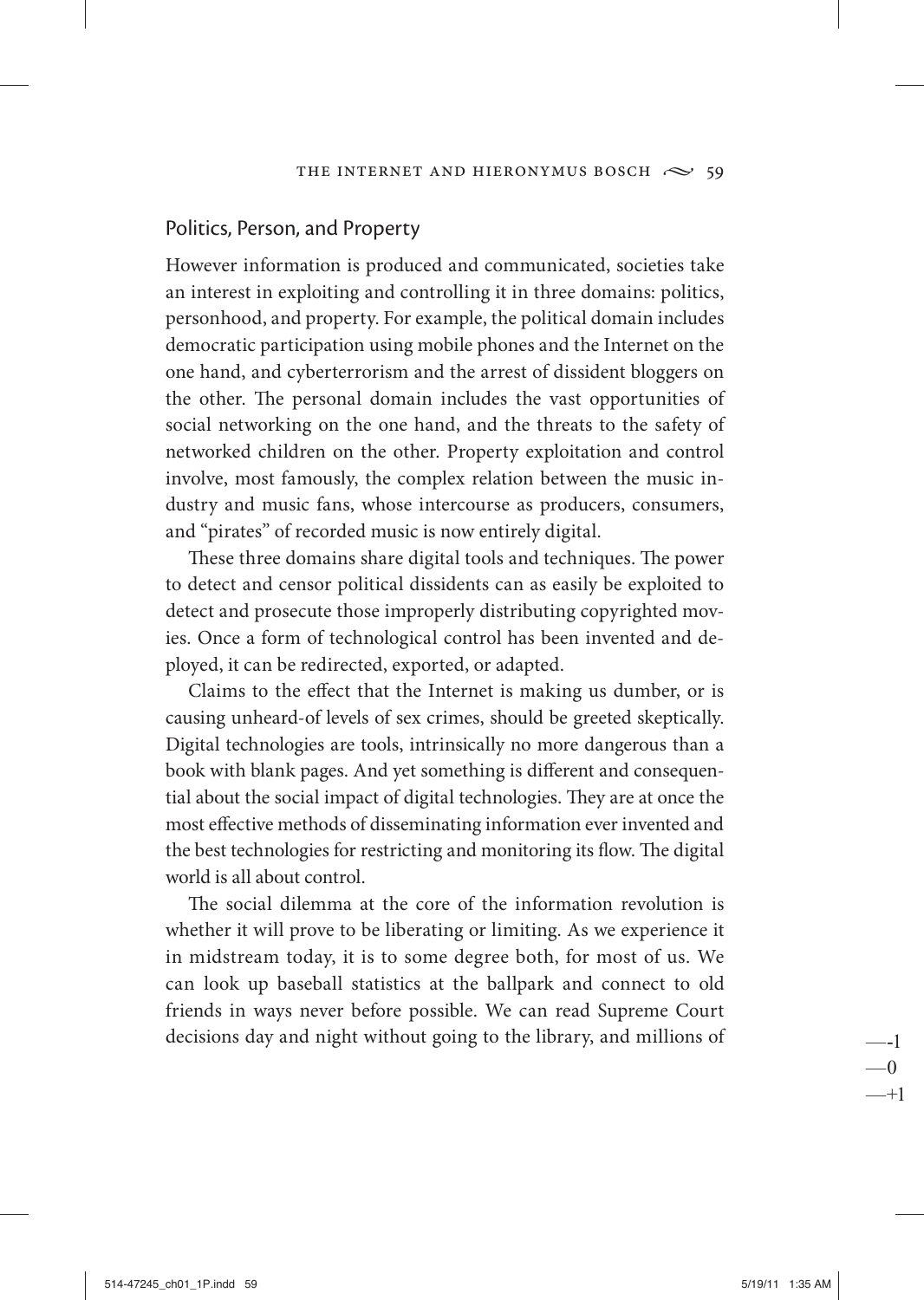people can hear today an amazing vocal performance that was recorded only yesterday. Yet we fear that casual disclosure of a few digits of information about ourselves will result in our life savings disappearing to Eastern Europe, or that bad people loitering on the information superhighway will take advantage of our elderly or juvenile relatives. We fear that corporations and governments alike will mindlessly aggregate data about the most important and the most trivial activities of our lives— and will then misuse that information or let it slip into hands we wish did not have it.

## Information and Power

Humankind has long experience coping with information flows. For as long as people have been telling things to one another, other people have been trying to control who hears what. Some twenty-five centuries ago, Socrates argued that young people are particularly impressionable and should be shielded from corrupting influences. "The first thing," says Socrates in Plato's Republic (1888), "will be to establish a censorship of the writers of fiction, and let the censors receive any tale of fiction which is good, and reject the bad." Suppressing fiction was not enough, he opined— sometimes you have to suppress the truth too. "The doings of Cronus, and the sufferings which in turn his son inflicted upon him, even if they were true, ought certainly not to be lightly told to young and thoughtless persons; if possible, they had better be buried in silence." (The Golden-Age god Cronus ate his infant children, knowing one was destined to overthrow him— but the youngest child, Zeus, was hidden away by his mother and survived to gain dominion over his father. Not a family dynamic, apparently, for Greek boys to use as a model.)

Today's revolution is also about the spreading of stories— and not just stories but anything expressible. The revolution is astonishing when we notice it, but often we do not see it happening, because it manifests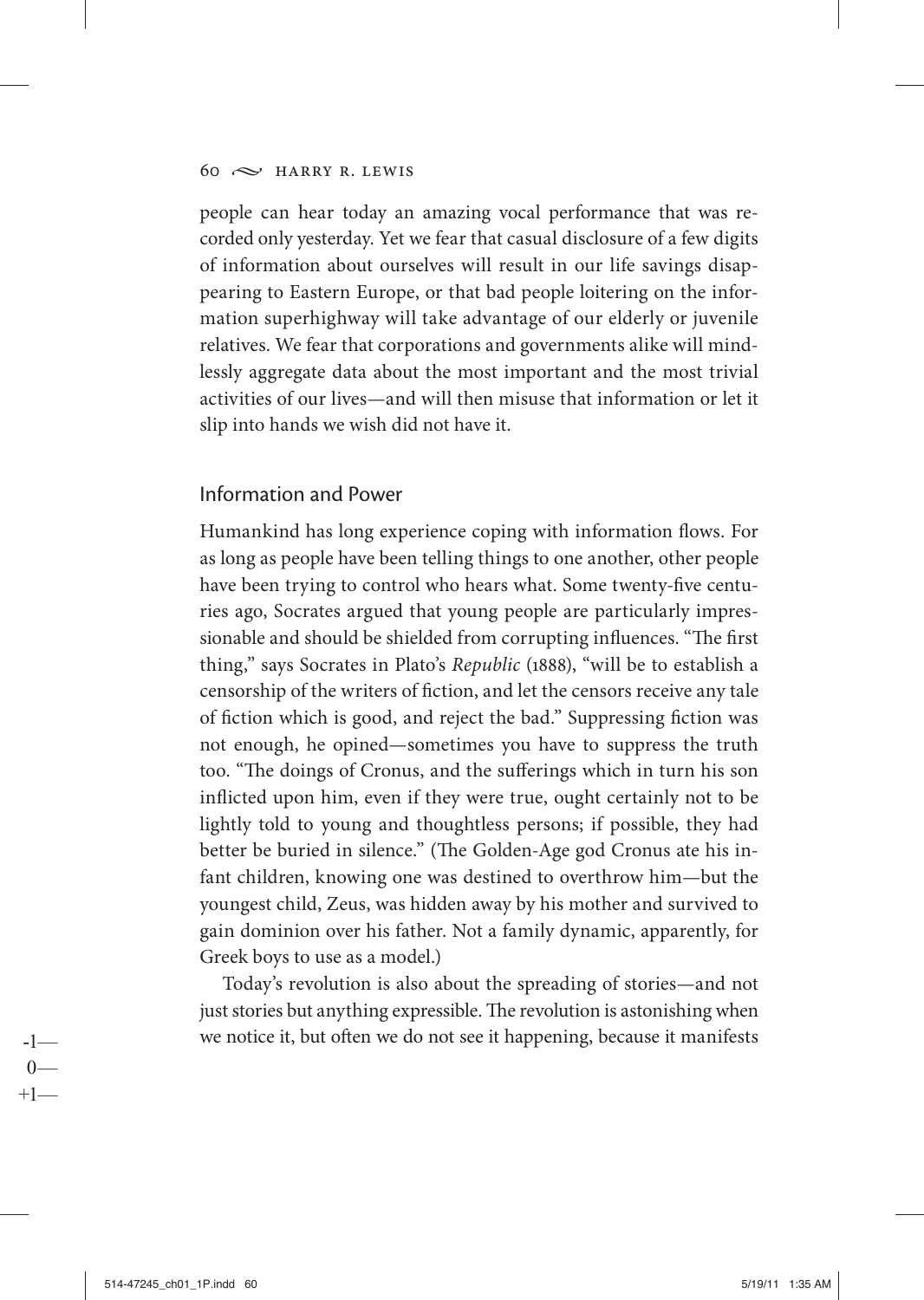## THE INTERNET AND HIERONYMUS BOSCH  $\approx$  61

in mundane things like shopping and gossiping, not headline events such as wars, flu epidemics, and space flights. (And infanticides.)

Commercial interests tend to highlight our convenience and downplay our vulnerability. Cell phone companies do not advertise that they keep copies of our address books and our family photos, which can be subpoenaed when we are hauled into court. We do not think about that even when we lose our phone and are thrilled to find all our data magically restored on the replacement unit.

What drives the revolution is not politics or ideas. The information revolution has its gurus, but no inspirational spokesman could have led this revolution. Inventions caused the explosion: the cell phone, the Internet, the digital camera, the personal computer— and behind them all, semiconductors and integrated circuits and fiber optic cables. It is a disruptive and even destructive technological revolution in the commerce of ideas, knowledge, and thought. Nothing could be more defining of this age of human civilization than how we utilize our new power over those insubstantial products of the human mind words and images, fantasies and facts. Our descendants will judge us on what decisions we made, and what we allowed others to make for us, about how these technologies would be put to use.

Like many other technological histories, this one is a tale of power shifts: technology empowers those who control it and weakens others. Military technologies, such as the saddle, the gun, and the atomic bomb, were decisive in wars waged before these inventions escaped the exclusive control of their possessors and, for better or worse, leveled the global playing field. Technologies of building construction, locomotion, and food production have all for a time given nations economic advantages over their competitors and control over the welfare of their people. Can the new technologies of insubstantial zeroes and ones really have such dramatic impact on society?

In fact, technologies of information have always precipitated power grabs. Gutenberg started printing books using movable type shortly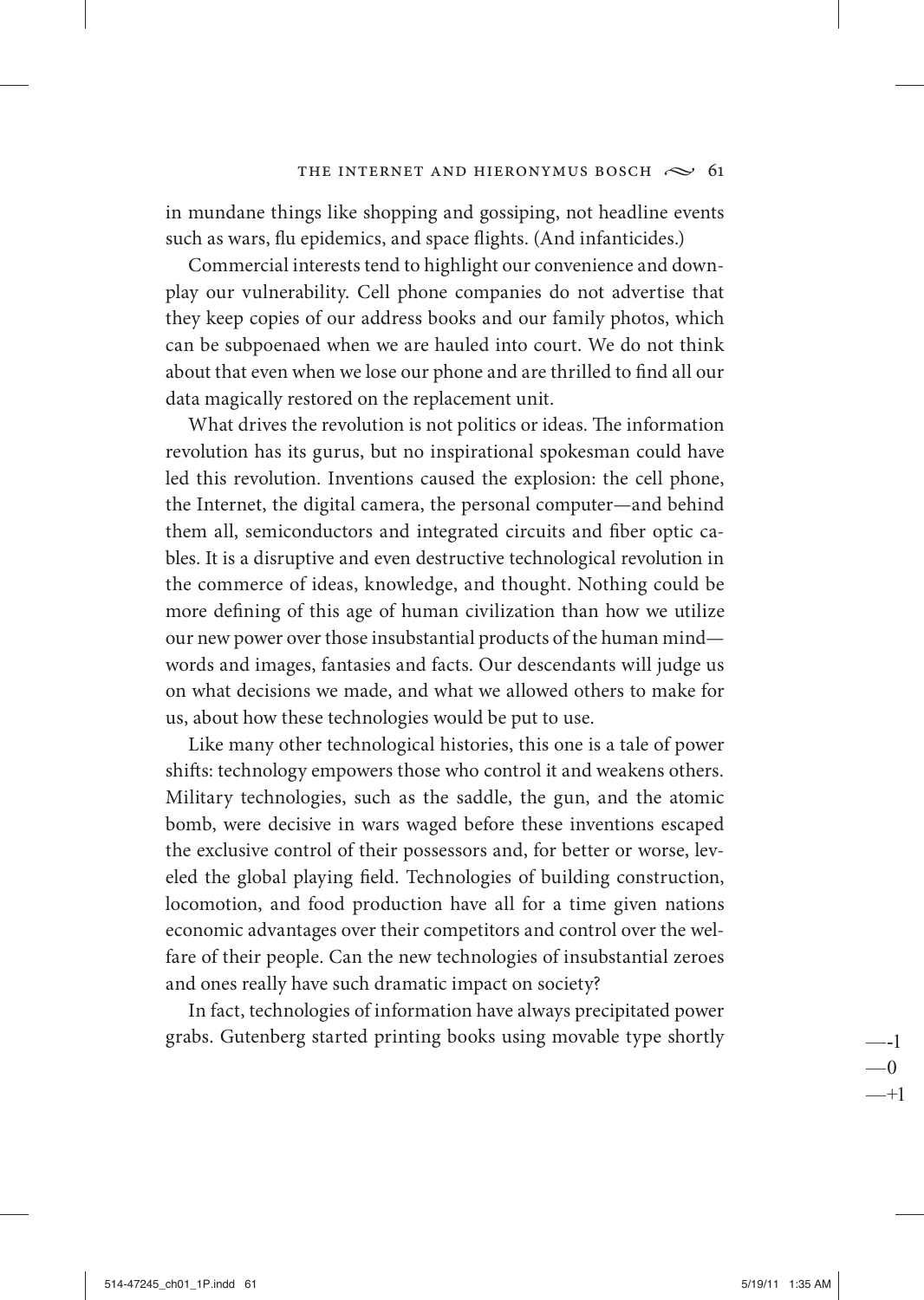after 1450—at first just the Bible and perhaps a few grammars. But within fifty years the Catholic Church was burning heretical printed works that were falling into the hands of the faithful. After a century the problem of disapproved books became so serious that the technology was put to work against itself. In 1559 the Church printed the Index Librorum Prohibitorum, a book listing all the prohibited books including the works of Kepler and other scientific tracts that ultimately would dislodge man from the center of the universe and the Church itself from its authority over human minds. The lists of books that should not exist were reissued periodically until 1966, when Pope Paul VI decided that the list itself should no longer exist— a nicely recursive end to five centuries of technologically enabled suppression of technologically enabled information flows.

## Liberty, Protection, and Control

So today's struggles over the spread of information are not new in kind, only in degree. As in the past, the key dialectic in the struggle for control of information is between fear and liberty, between protection and control. The spread of information is dangerous, so the technology that spreads it must be regulated. The regulations require human judgment to administer, and those judgments may be colored by incentives to control thought, not merely to protect the vulnerable.

Information regulation requires that someone decide for other people what information they should have. To the extent we believe that human beings can and should decide for themselves what to do with the information that is available to them, any regulation of information is a threat to human liberty. To the extent that information liberty is a precondition to human empowerment, any regulation of information is inimical to social progress.

Plato's censors and the Church's imprimaturs were ultimately ineffective controls over ideas. But with everything reduced to bits, the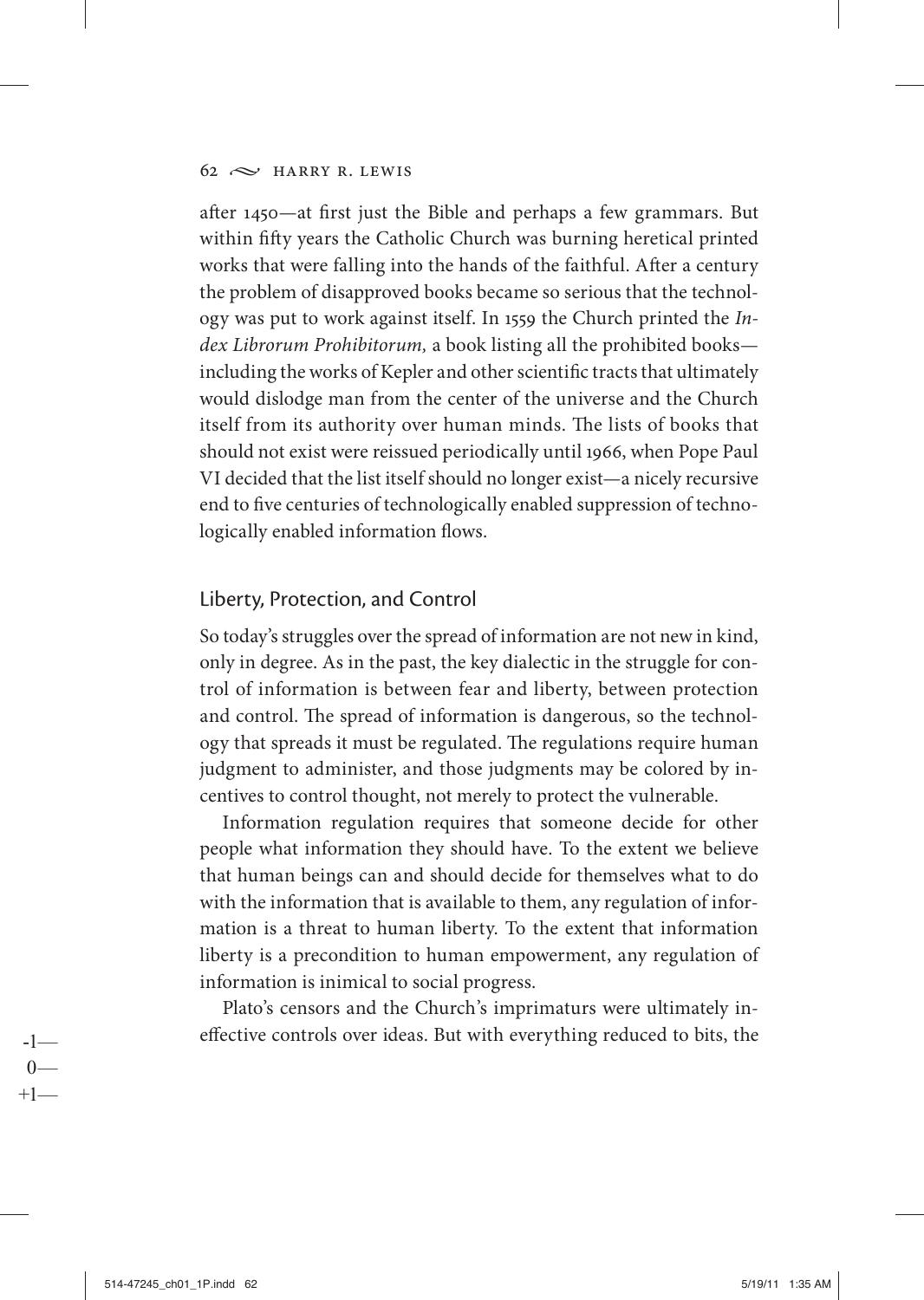digital controls are at once more universal and more varied. We see examples every day:

- $*$  The Chinese government fears that its citizens will get "wrong" information about Tibet and the Uighurs, so it controls what Web sites are accessible inside China, even attempting to enforce installation of "Green Dam" censoring and tracking software on every computer sold in China. Many other countries have their own Web censorship practices. Little sexual content is available in Saudi Arabia. (For detailed information on Internet censorship worldwide, see the site of the OpenNet Initiative, http:// opennet .net/.) The new Iraqi democracy is planning to impose some of the censorship that was lifted after the fall of the regime of Saddam Hussein and to force Internet cafés to register and be monitored. A government minister explains, "We are living in such a dangerous time that we need to control things" (Williams 2009).
- $*$  Though politics and sex are the usual reasons for government censorship, once the technology is available it can be retargeted in an instant for other purposes. During the summer of 2009 the Chinese government, embarrassed by a scandal involving dealings of a Chinese company with the government of the African nation of Namibia, ordered that Chinese search engines return no results in response to searches for "Namibia." For those in China who rely on the Web for information about the world, Namibia simply ceased to exist (Heacock 2009).
- \* Parents, fearing that their children will use the Internet to talk to pedophiles, install monitoring software that enables them to monitor their children's activities and even be notified if their children wander into prohibited regions of cyberspace. The states' attorneys general have instructed the industry to come up with better child protection tools, threatening legal requirements in the absence of voluntary action (Medina 2007).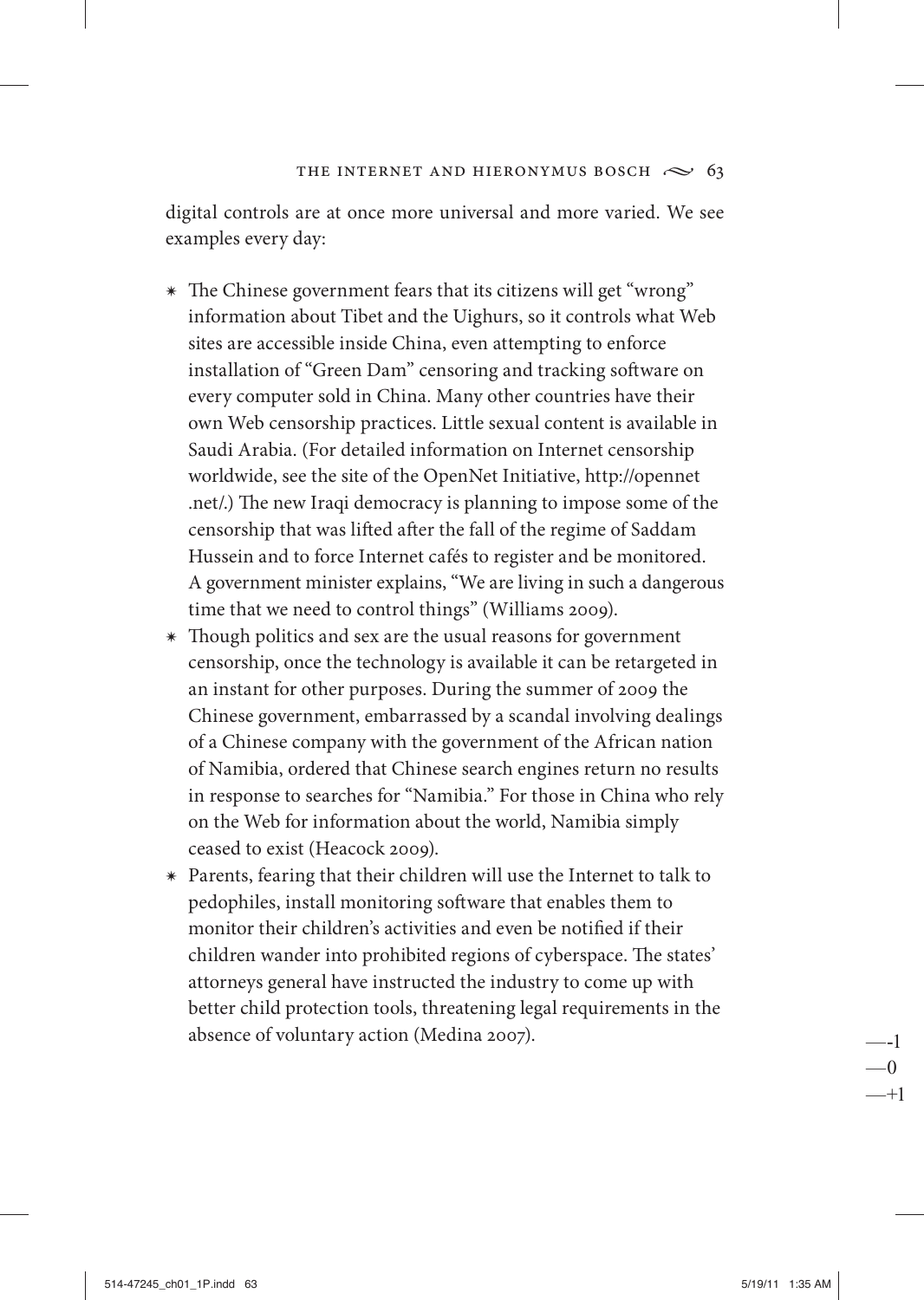\* The recording and movie industries fear that the Internet's capacity to make and distribute copies of digital audio and video files will hurt their profits, and have induced Congress to enact copyright statutes with strict rules and severe sanctions, of which the industries themselves are the enforcers. The policing tools are digital, of course; when teenagers persist in music sharing, the industries lobby for stronger regulations, requiring large- scale monitoring of data flows through the heart of the Internet. For example, in 2010 France passed a "three strikes" law that denies Internet access to users who repeatedly download copyrighted works. "When you violate driving laws, your car is taken away," a French official analogized (Lankarani 2009). This analogy is seductive— why shouldn't transporting bits be regulated like transporting atoms?— but disingenuous. Driving is a public activity that poses an immediate threat of physical harm. Drivers expect to be monitored, not only by the police but by other drivers, whose safety is jeopardized by reckless driving. Accessing the Internet, at least from one's own home, is a private transport of words and ideas, akin to talking on the telephone rather than driving. Monitoring Internet communications is like wiretapping. In the early days of telephony, warrantless wiretapping was legal. The U.S. Supreme Court ruled in 1928 that if someone installs a telephone, "The reasonable view is that . . . the wires beyond his house and messages while passing over them are not within the protection of the Fourth Amendment" (Olmstead v. U.S. 1928). By 1967, the telephone was recognized as an essential vehicle for private speech and the Court (in its decision in Katz v. U.S.) reversed the default— the government cannot listen in without a warrant. The practice of Internet monitoring, along the lines desired by the music and movie industries and codified by the French "three strikes" law, resembles the presumptions of early telephony. Internet service providers are allowed, and even expected, to monitor all network activity on the chance that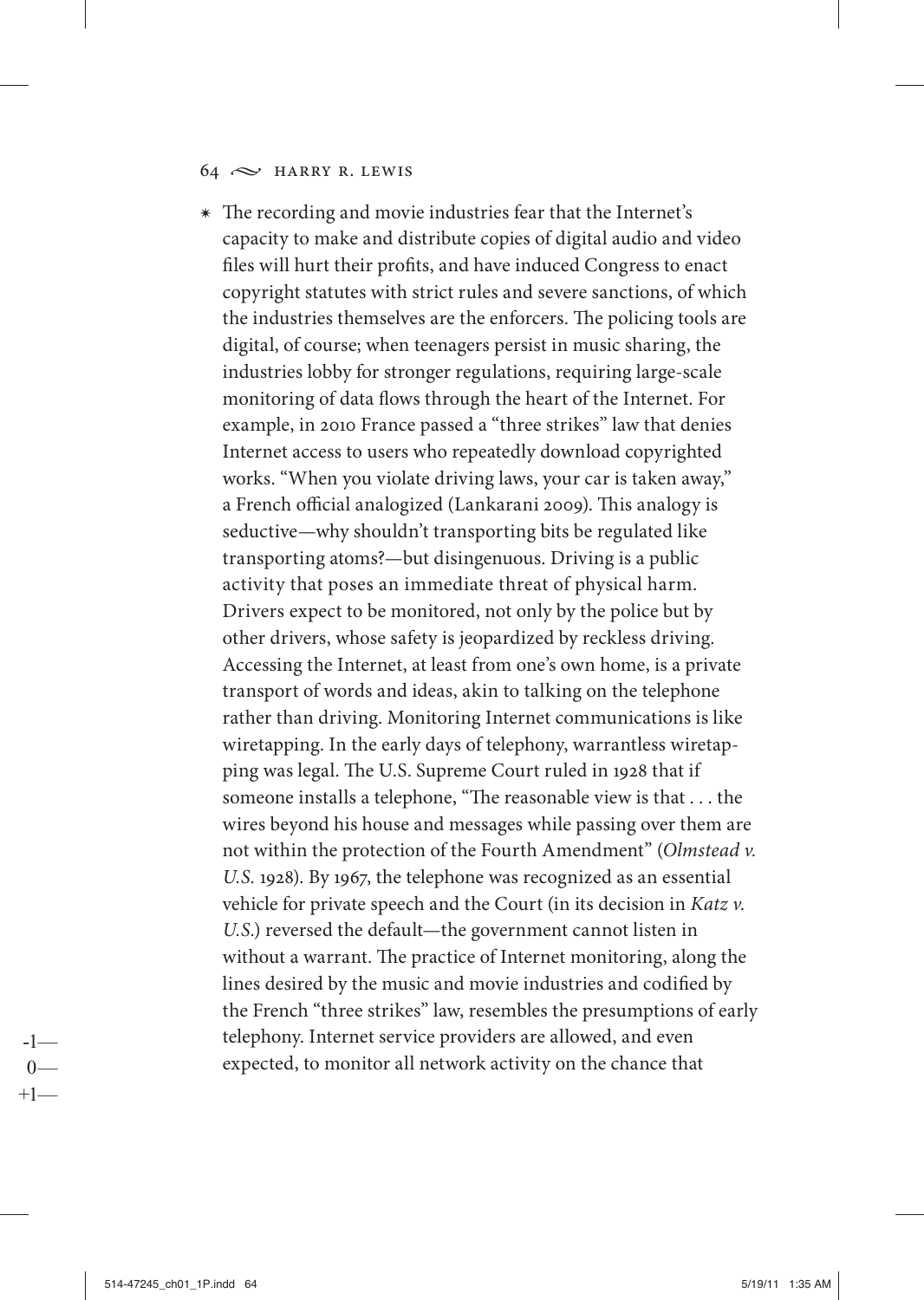#### THE INTERNET AND HIERONYMUS BOSCH  $\sim$  65

someone is violating some law— even a civil statute such as that prohibiting downloads of copyrighted music. It is as though Federal Express were required to check all packages it delivers for unauthorized music CDs. Monitoring the Internet is monitoring the world of thoughts and ideas and words— some may be illegal, but in an enlightened democracy, the government should show specific grounds for suspicion before monitoring any individual's communications.

- \* Apple, fearing that Google will gain a competitive head start in the market for consumer control of telephone calls, removed the digital imprimatur it had previously granted to the Google Voice application for the Apple iPhone. Because iPhone apps are "tethered," Apple can unilaterally remove them, without the cooperation of the iPhone owner.
- \* Apple also uses its control over iPhone software to censor a dictionary. Citing its policy against obscene or pornographic material, Apple refused to allow the Ninjawords dictionary app onto the iPhone until words such as "shit" and "fuck," which appear in virtually every dictionary of the English language, were removed (Gruber 2009).
- \* Amazon, upon discovering that it sold certain books to Kindle owners without proper authority from the copyright holder, removed the books from the Kindles, issuing refunds. Surprised owners discovered that they never really owned the books in the first place; their Kindles are tethered to Amazon (Stone 2009a). The precedent having been established, Kindle owners wonder whether Amazon might reach into their homes to remove books for other reasons— say a claim that the book is unlawfully obscene or perhaps merely unkind to Amazon founder Jeff Bezos.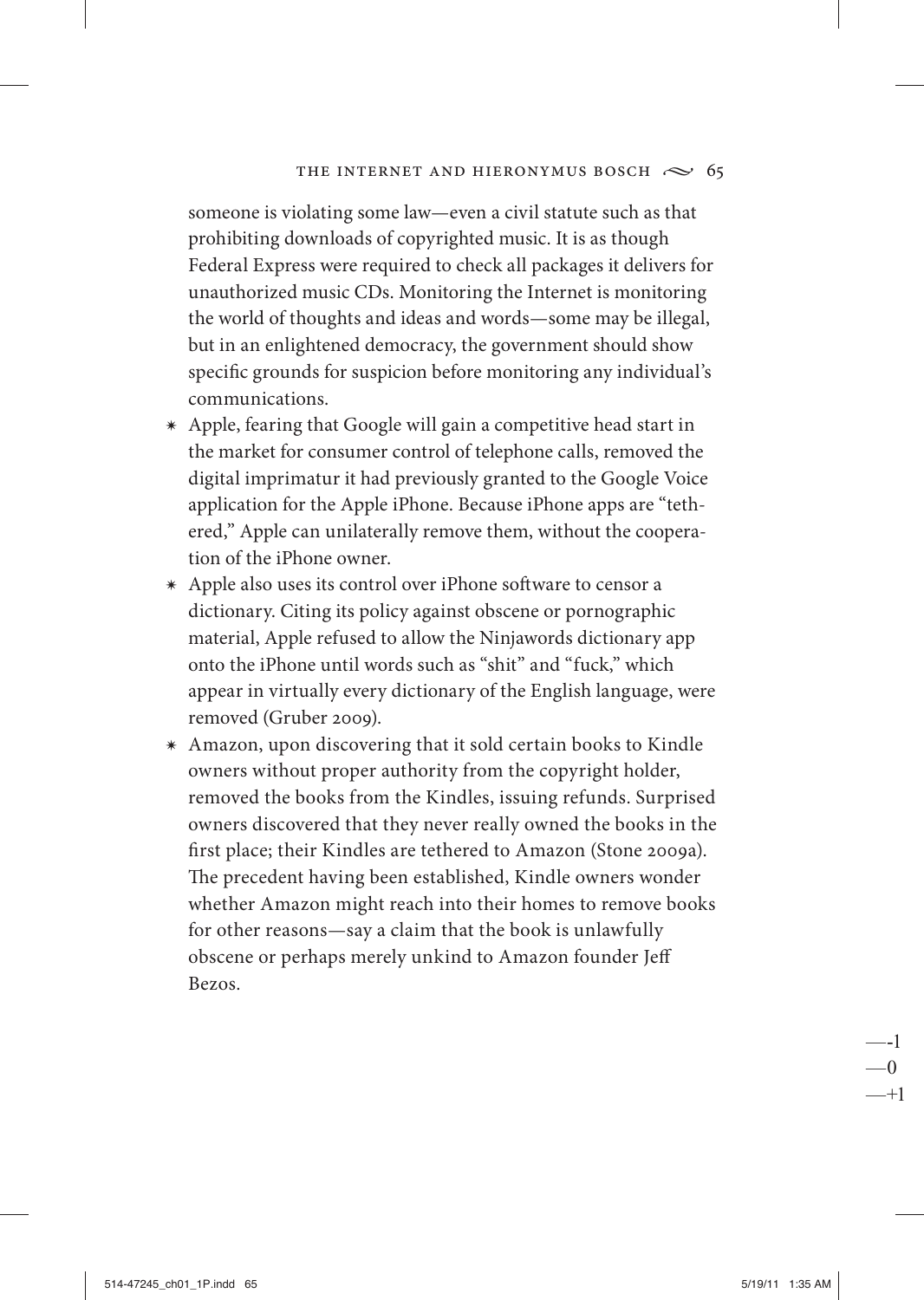# Bits Reductionism

The prospect of books mysteriously disappearing from Kindles has a nightmarish resemblance to the medieval bonfires of the vanities. But the new information control mechanisms are distinguished from the old by bits reductionism, the simple idea that "it's all just bits" anything that can be expressed, can be expressed as a series of zeroes and ones. Once content is reduced to bits, there are no more photographs and recipes, pornographic movies and Skype telephone calls, novels and accounts payable. There are just sequences of bits. Any possibility of moving or storing or making a million copies of one sequence of bits is a possibility for any other sequence of bits. And any control that can be exerted over one sequence could be exerted over any other.

The technological revolution in the commerce of ideas is merely a special case in the commerce of bits. Technologically, all distinctions between ideas and any other kind of expression have been obliterated. Bits reductionism has given birth to media convergence. The engineering of radio, telephone, and computer communications is now the same. Movies flow over the Internet, the Internet flows over the cellular telephone network, and Grandma's telephone calls flow into the home through the same digital pipes that bring Oprah Winfrey's television shows.

The dual forces of bits reductionism and media convergence make it possible to collapse all forms of regulation. To regulate the flow of ideas one must regulate the flow of bits, and while regulating the flow of bits the flow of other forms of expression can be regulated as a side effect. The antipiracy filters being deployed in France are functionally similar to antipornography filters being deployed in Australia; once deployed for one purpose, the filtering technology can readily be expanded to serve another.

So where the flow of ideas is free, the flow of every form of expression is free. Where the flow of verbal or pictorial trash is regulated, the flow of ideas can also be regulated collaterally.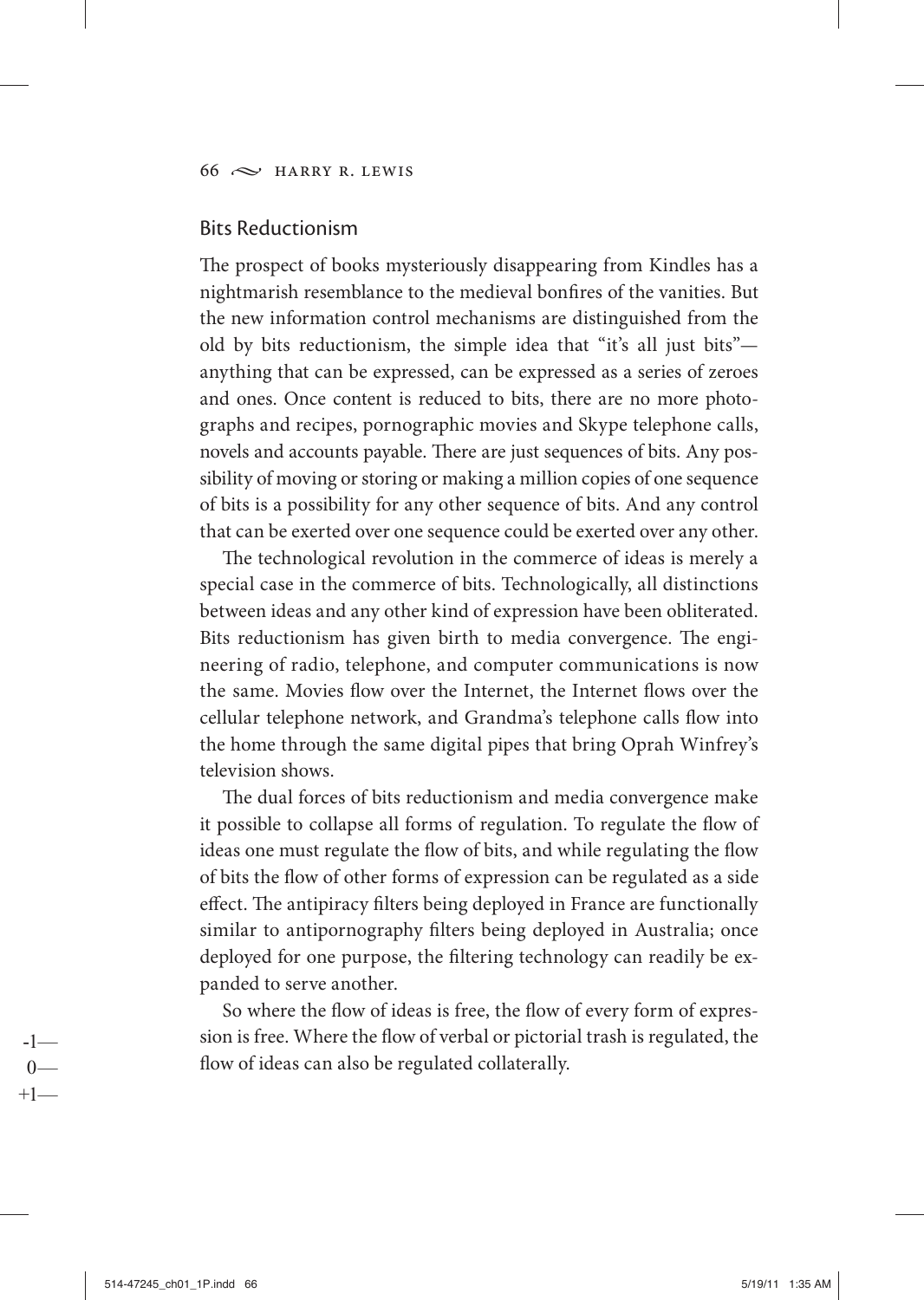## THE INTERNET AND HIERONYMUS BOSCH  $\sim$  67

These convergent and overlapping and collapsing effects of bits reductionism explain why the digital revolution defies analysis into the classical social categories. For Plato a story was a story; perhaps true and perhaps false, but it was not his medical history or grocery list or lute music. There was no way for a medieval pope to put offending private mail on the Index Librorum Prohibitorum. With all forms of communication now flowing through the same network, it takes only a software tweak to retarget censorship or monitoring technologies. The old dilemmas about censorship, about mind protection versus mind control, are now convoluted with issues of privacy, creativity, expressiveness, entertainment, business management, education, socialization, reputation, and the very essence of personal identity. Interference with the flow of bits to fix a problem in one area is likely to have an effect in another.

Consider the story of the infamous Lori Drew, the Missouri woman who used a Myspace account to impersonate a nonexistent teenage boy named Josh. Megan Meier, a teenage girl, was distressed by Josh's taunts and committed suicide. No Missouri statute was applicable, but a federal prosecutor successfully brought charges against Drew under a statute enacted to criminalize cyberattacks on the computers of banks and credit card companies. The judge set the verdict aside, reasoning correctly that the prosecutor's legal theory would make almost everyone a criminal; even fibbing about one's age on a Web site (as Megan Meier herself had done) would become a federal crime.

The Lori Drew tale illustrates at least three forms of convergence: an Internet invention created to enhance social connectivity becomes a tool of identity fraud, exciting a demand for regulation (a new Missouri law might have been applicable in the Drew case if had been enacted earlier); the Computer Fraud and Abuse Act (CFAA), originally enacted to fight interstate monetary fraud, is applied to a social communication between neighbors because the computer they were using was in another state; and the CFAA itself was necessary because the Internet, never designed for secure communication, rapidly became a critical tool of world finance.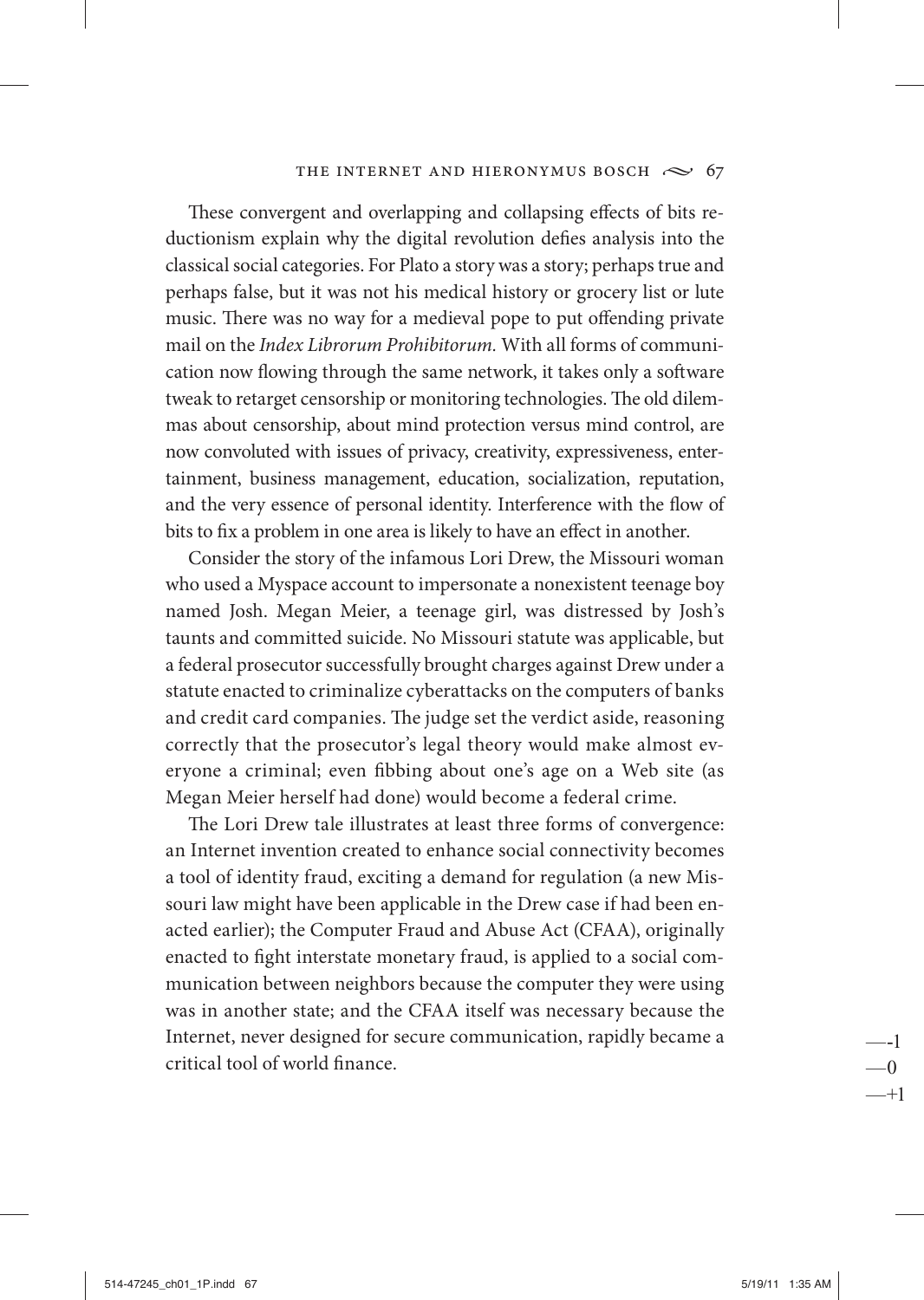Or consider the curiously important question of whether, the First Amendment notwithstanding, the U.S. government can prohibit Nicole Richie from saying "shit" on television. The Supreme Court decided yes, in a  $5-4$  vote along conservative-liberal lines (FCC v. Fox Television 2009). The matter was narrowly decided on a question of administrative process; on its face, the issue had nothing to do with the digital revolution. But Justice Thomas, who voted with the majority and is surely among the most socially conservative members of the court, wrote his own opinion. He noted that communications technology was so much more abundant than it had been in the 1930s, when the Court affirmed the FCC's authority to censor broadcasting, that the old rationale for this exception to the First Amendment— that the electromagnetic spectrum was a scarce resource that Congress had the right to nationalize—might have to be revisited. Thomas signaled that, if a similar case came back on free speech grounds, he might flip his vote.

## Internet Universalism

The Internet was designed to be ubiquitous and placeless, both hard to control and highly resilient. Though the scale of the network is vastly greater than its designers conceived, their design goals have largely been achieved. Governments have a hard time keeping disapproved material away from their citizens, and natural catastrophes such as Hurricane Katrina and the December 26, 2006 earthquake in the South China Sea leave the network as a whole running fine. Even more importantly, the Internet was not designed to carry phone calls, MP3s, or email. It was just designed to carry bits and, by extension, anything that could be expressed in bits, which means anything that can be expressed. As the Information Sciences Institute (1981) states,

The internet protocol is specifically limited in scope to provide the functions necessary to deliver a package of bits (an internet datagram) from a source to a destination over an interconnected system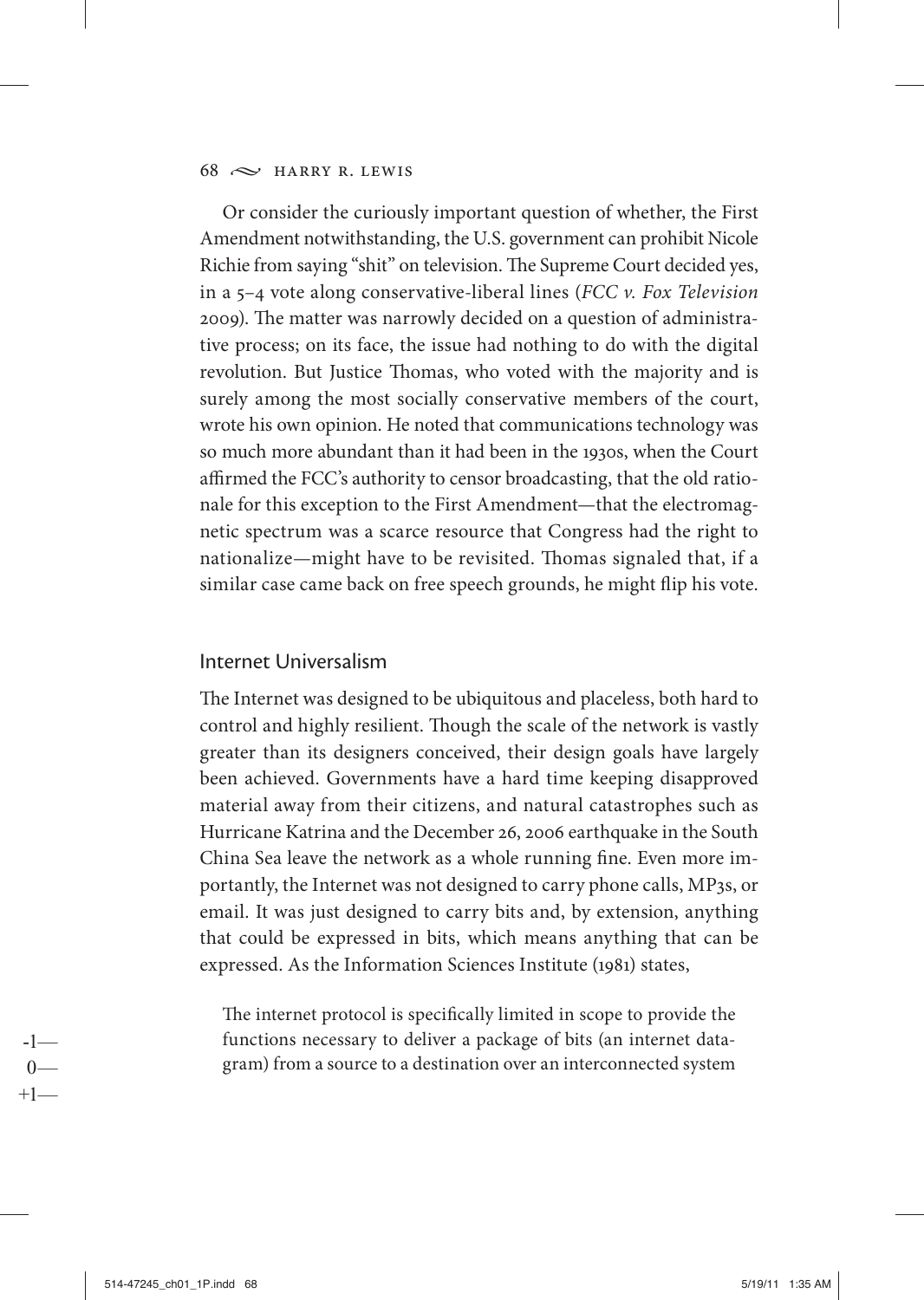#### THE INTERNET AND HIERONYMUS BOSCH  $\sim$  69

of networks. There are no mechanisms to augment end-to-end data reliability, flow control, sequencing, or other services commonly found in host-to-host protocols.

That passage comes from an Internet design document. It says, essentially, that you can make this network do lots of things; we have not even bothered to think what they might be. What we are giving you is a set of basic tools and raw materials for communications between computers; go use your imagination. If reliable or smooth or secret communication is important to you, those things may be possible, but it is your job to figure out how to achieve them. All we can tell you is that anybody, anywhere in the world, using any kind of computer, who follows these rules and gets connected to another computer on the Internet will inherit all those unforeseen inventions that you build on top.

The Internet was born in a spirit of innocent—perhaps naive fearlessness. And that is how the Internet, whose earliest uses were dull things such as sharing printers among mainframe computers and sharing software between engineering groups, came to be the engine of Wikipedia and Facebook and Skype and online banking, and also amateur pornography and international money laundering.

So the Internet facilitates the dissemination of dangerous information, because of its inherent lack of moral direction. It is, like a knife, simply a tool, which can be used for good or evil.

## Dangerous and Enlightening Knowledge

How do we cope with dangerous knowledge, with knowledge that can be harmful? That is an old question, but not merely an old question. It is perhaps still the ultimate question about the human condition. It is the question we have been asking ourselves since the fateful day the serpent told Eve about the tree in the middle of the garden, and told her that God had a particular reason for warning her about that particular tree: "When you eat of it your eyes will be opened, and you will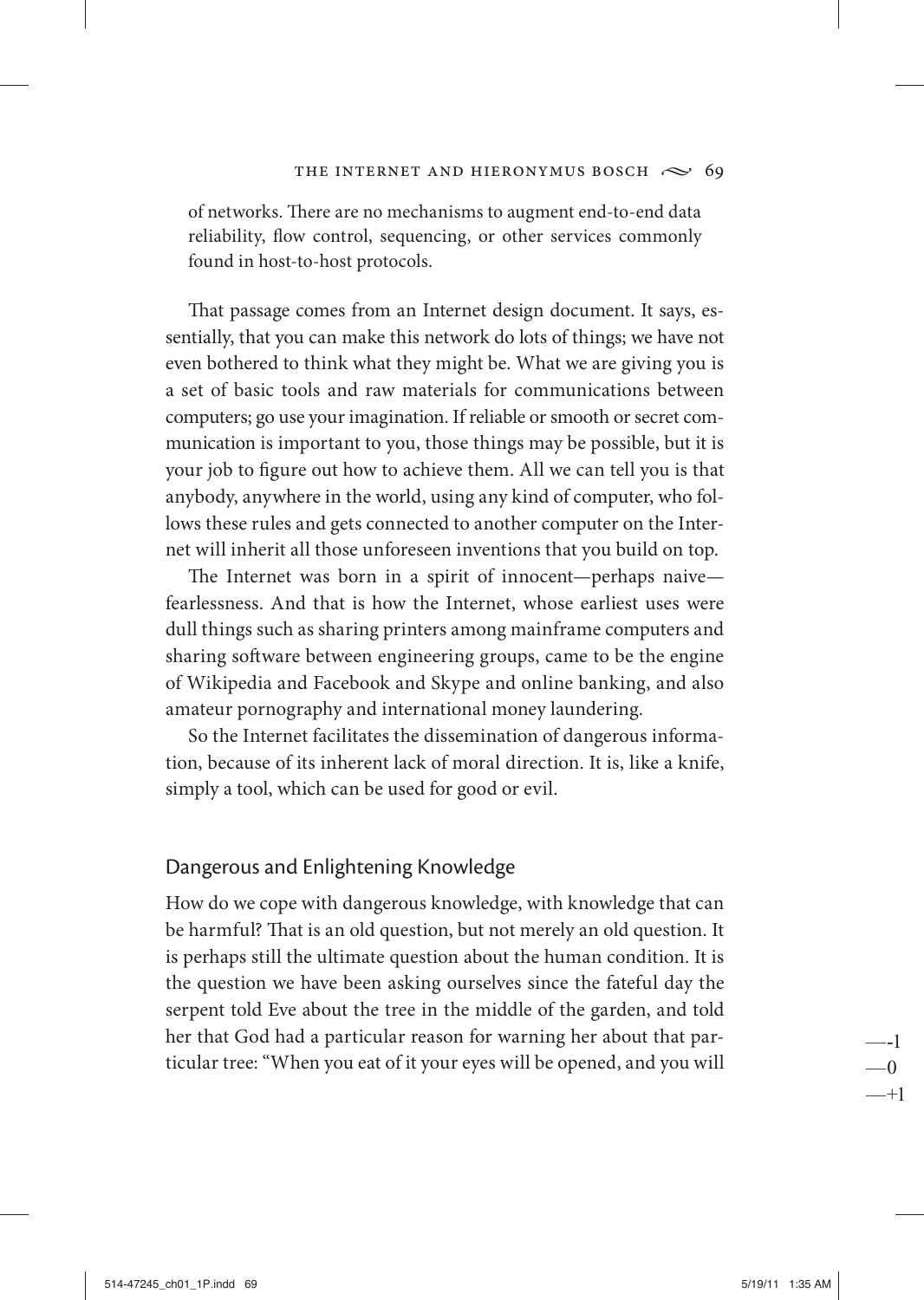## 70  $\sim$  HARRY R. LEWIS

be like God." Eve reckoned that "the tree was to be desired to make one wise," ate the fruit, and shared it with Adam— at which point God threw them both out of the garden, pausing only to clothe them and to issue a few curses.

Full knowledge is, in many religious traditions, dangerous.

Of course it is also what makes us joyful, and thoughtful, and wise, and inventive. Our capacity to build new and more advanced cultures on top of the accumulated knowledge of the past is distinctively human (notwithstanding the limited forms of cultural transmission that have been observed in animal societies).

The progressive force of knowledge has, as a long tradition in human self-understanding, an association with evil and sin. In fact, our human burden lies in our freedom to master the use of what we know. In Greek mythology, Prometheus, like Adam and Eve, endured a severe punishment for seeking divine knowledge. Prometheus stole fire from Zeus, and with it all the other useful arts of civilization. The price Prometheus paid was to be chained to a rock and to have his liver gnawed at by an eagle, but humankind got its own punishment: Zeus sent Pandora (the first woman) to tempt Prometheus's brother, and when she succumbed to her curiosity and opened her famous box, ills and ailments escaped, afflicting us to this day. (Only Hope remained behind.) Still, Prometheus is remembered not only as the original dangerous technologist but also as the progenitor of the human race; to the Greeks we are actually defined by our curiosity and noble creativity.

To an idealist about the future of humanity, progress is measured by capacity to use knowledge to improve human life. The optimistic view of the effect of universal learning was articulated and revered in the eighteenth-century Enlightenment as never before. Confidence in the power of learning, if only individuals could have access to it, nourished the antiauthoritarian political morality that justified the American Revolution. It is no accident that Benjamin Franklin was both inventor and diplomat, or that Thomas Jefferson was both a visionary polymath and an inspired political revolutionary.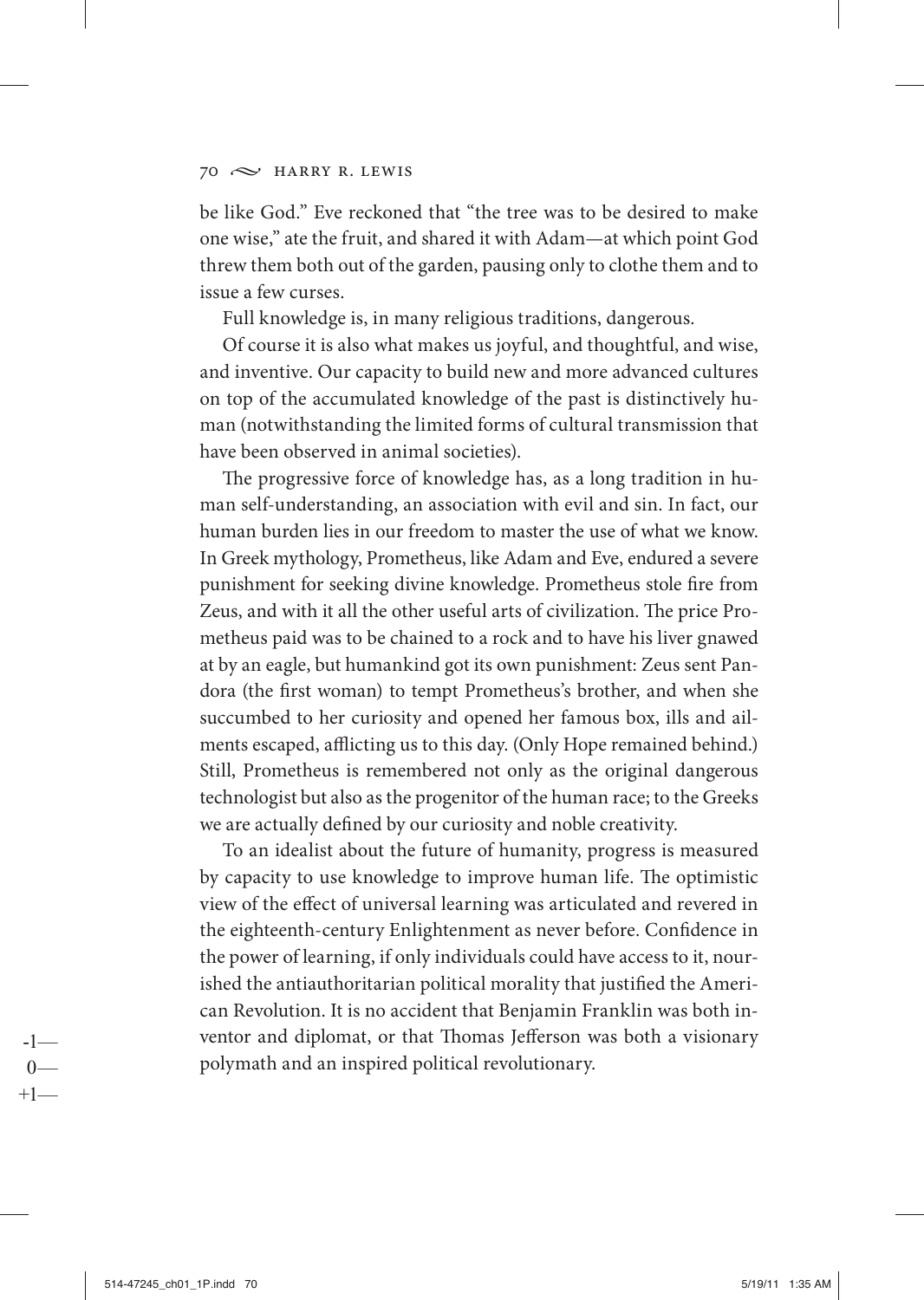Political freedom has been, from the founding of the American republic, of a piece with information freedom. Self- determination requires the freedom to speak and the freedom to learn, which are characteristic of the natural state of human existence.

Jefferson in particular was prescient on the peculiarities of ideas and information and knowledge, how hard they are to control. He wrote, in an 1813 letter to Isaac McPherson,

If nature has made any one thing less susceptible than all others of exclusive property, it is the action of the thinking power called an idea, which an individual may exclusively possess as long as he keeps it to himself; but the moment it is divulged, it forces itself into the possession of every one, and the receiver cannot dispossess himself of it. Its peculiar character, too, is that no one possesses the less, because every other possesses the whole of it. He who receives an idea from me, receives instruction himself without lessening mine; as he who lights his taper at mine, receives light without darkening me. That ideas should freely spread from one to another over the globe, for the moral and mutual instruction of man, and improvement of his condition, seems to have been peculiarly and benevolently designed by nature, when she made them, like fire, expansible over all space, without lessening their density in any point, and like the air in which we breathe, move, and have our physical being, incapable of confinement or exclusive appropriation.

If Jefferson saw a downside to the explosive spread of ideas across the globe, he did not mention it here. The conflagration would contribute to the "moral and mutual instruction of man," period. The more people know, the better. Ideas spread naturally and cannot be fenced in. And nature has benevolently provided that you do not lose your ideas when others get them; enlightenment simply spreads without cost to you.

Until recently, the economics of information transfer kept Jefferson's dream in the realm of imagination. To paraphrase John Perry Barlow (1993), you could not get the wine without paying for the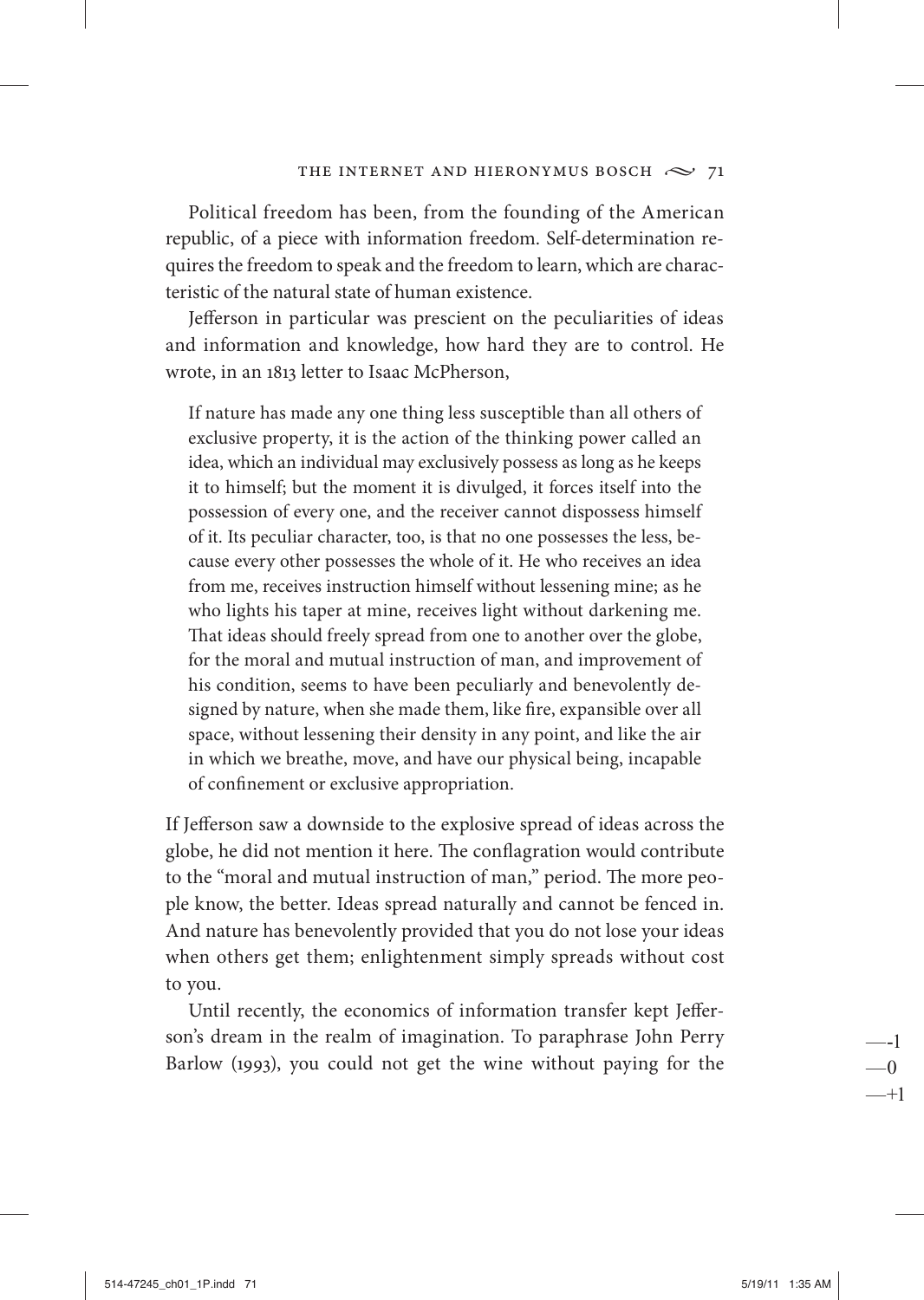## 72  $\sim$  HARRY R. LEWIS

 bottle— to learn something you had to buy a physical object, a book or a newspaper or a magazine, and publishing cost money. The economics have been radically changed by Moore's law— the exponential growth in computing and storage capacity of silicon chips— and by corresponding improvements in rotating storage. Digital technologies have made possible previously unimaginable decreases in the cost of information storage and communication. The Internet is the realization of Jefferson's dream: the marginal cost of reproduction and transmission are plummeting toward nil.

Yet universal enlightenment hardly seems to be at hand. What stands in the way? Broadband access is far from universal, but that is not the problem— the rule of reason seems not to have triumphed even in zip codes with good Internet service. What has gone wrong?

A technology of liberation has evolved into a technology of control for two related reasons.

The first reason is commercial. Because information (for example, in the form of digital songs and movies) is valuable, the network and the laws that govern it are structured so that information can be monetized. Advertising pays for Internet services we too readily consider free, such as search engines and news services, so the network and the laws that govern it are designed to make advertising effective. With the emergence of commercial information monopolies, or near- monopolies, comes the possibility that the new information universe will become more limited rather than more open.

Amazon's withdrawal of Orwell's 1984 from customers' Kindles (see Fowler 2009) was a creepy event but not a dangerous one, given the continued existence of print copies. But suppose that readers become dependent on Google's vast digital book library and Google, under some future corporate leadership, were to selectively prune its collection for reasons of politics or religion or taste. Or suppose, after the merger of an information carrier such as Comcast with a content provider such as NBC Universal (see Kahn 2010), that competing media no longer flow readily to the carrier's customers. There is no more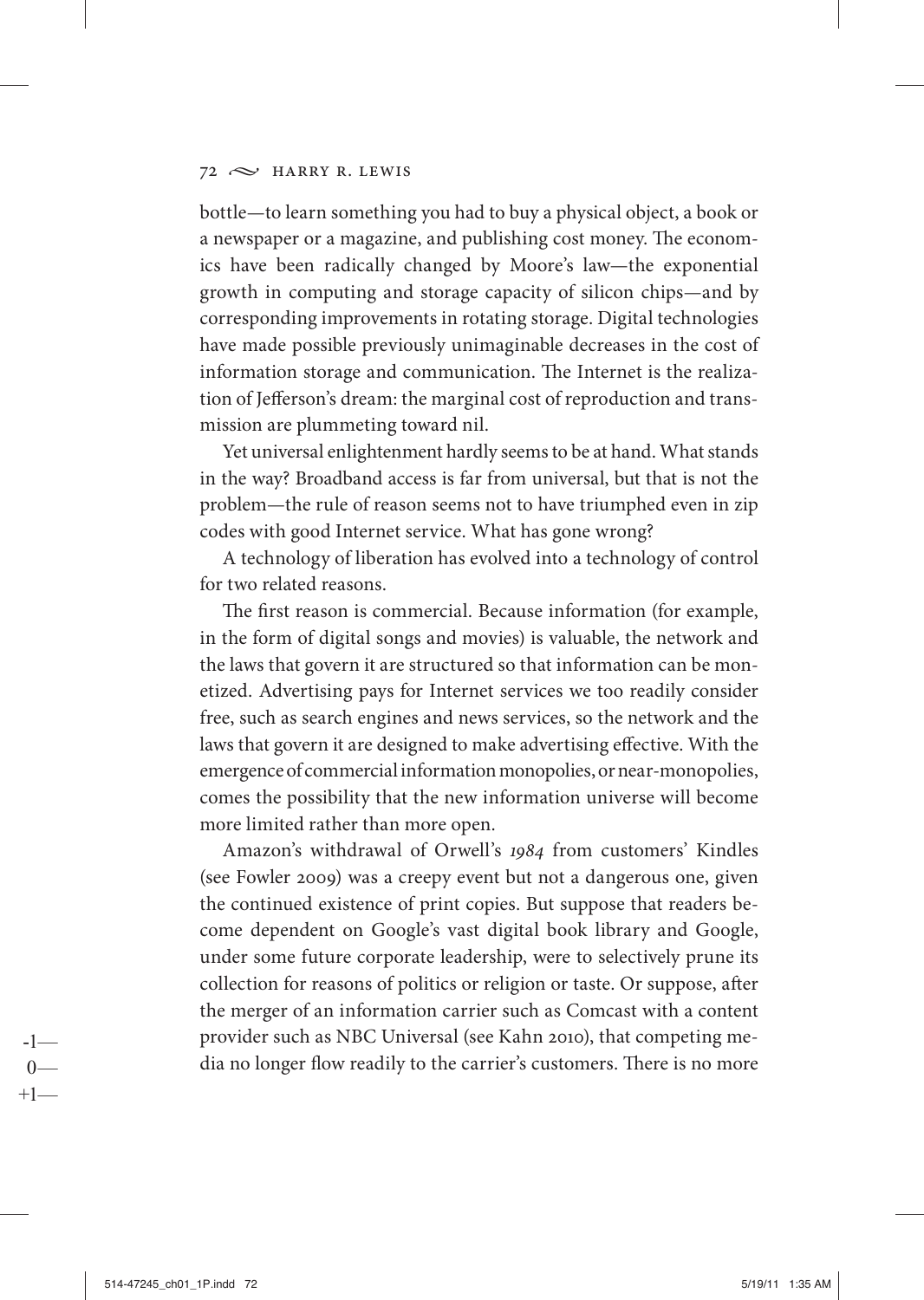reason to expect information corporations to act as public servants than there would be to expect an unregulated supplier of oil or electricity always to act in the public interest.

There is a remarkable historical precedent for concern over "network neutrality," as the principle of separation of content and carrier has come to be known. Here is an excerpt from an article titled "The Telegraph Monopoly" from the February 9, 1884, edition of the New York Times, reporting testimony before the U.S. Congress in 1884, describing what happened because of the Western Union monopoly on telegraphy:

A few years ago a man started a news bureau in Cincinnati. A correspondent in New-York [sic] filed the market reports each morning and the Cincinnati gentleman sold the information to customers. The Western Union asked him to sell out to them and he refused; thereupon his messages were taken away from the "through" wire and sent by a "way" wire. The difference in time was an hour, and the man was ruined.... The Western Union ... controlled the market prices, all the political and general news sent over its wires—every single important personal communication sent in the country.

The second justification for control of information technologies is the protection of personal security— of individuals and of nations. From the desire to catch the bad guys before they do anything comes the inclination to control any technology used to do ill, and information technologies in particular. Examples include the UAE's demand that BlackBerry communications be open for government inspection since antigovernment forces might conspire using encrypted communications (Meier and Worth 2010) and India's proposal to ban Google Earth because the Mumbai terrorists had used it to plan their attack (Blakely 2008). In both these cases, as in many others, fear of the novel clouds the issue. Bad guys use not only BlackBerry phones and Google Earth, but cars and boats, which no one would consider banning. The cost of banning or heavily controlling the new technologies is not as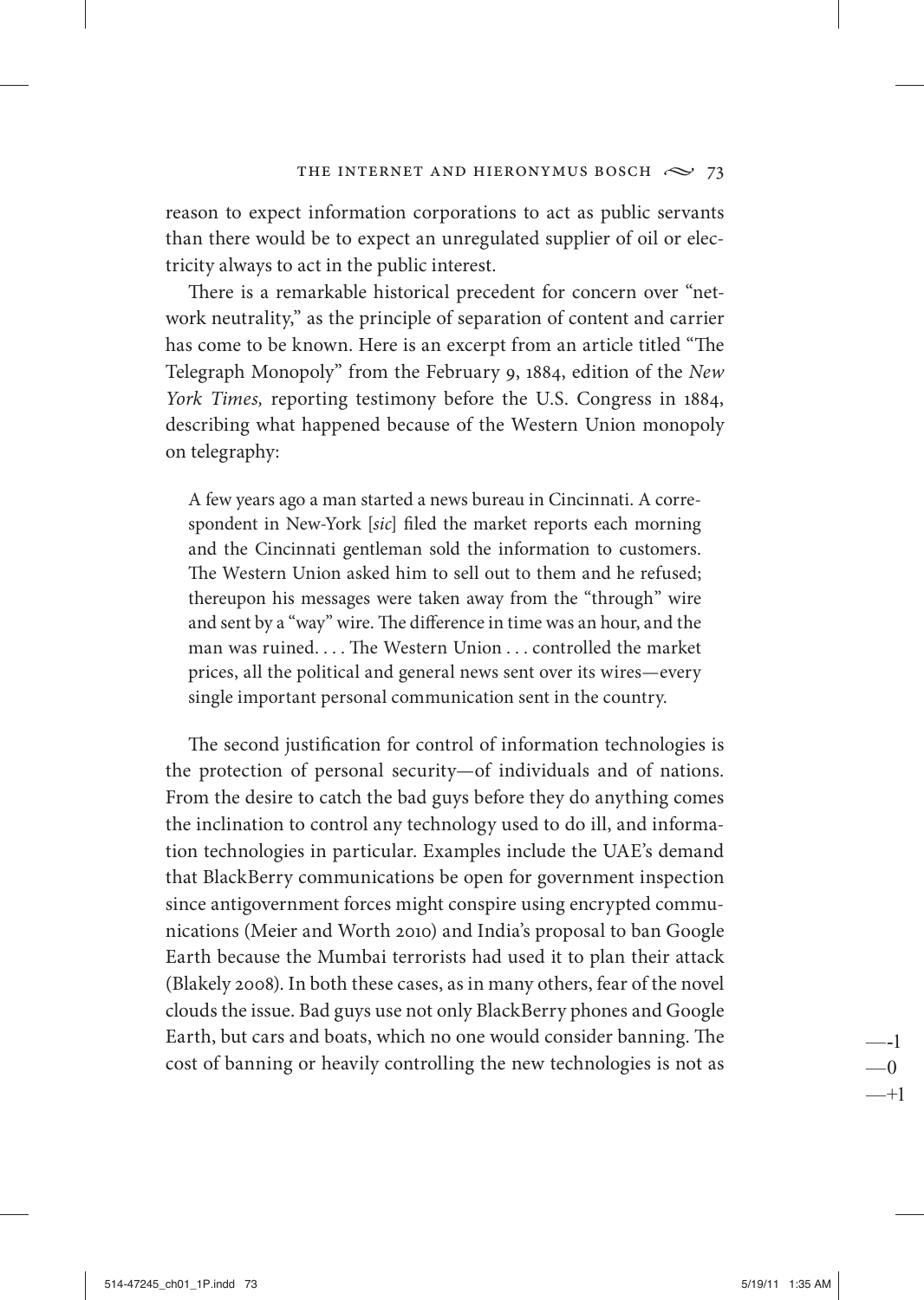## 74  $\sim$  HARRY R. LEWIS

apparent, but every premature restriction on technology leaves many inventive uses stillborn.

The information technologies for protecting commerce and protecting people have a lot in common. In both cases the crucial tools are automatic monitors that watch for patterns of bits in information flows. The result is an unholy alliance between governments and content companies (owners and distributors of copyrighted works). After all, if Internet service providers (ISPs) were required to watch for pirated movies to protect the nation's intellectual property industry, how could any reasonable person argue against using the same monitoring tools to prevent another 9/11?

## Internet Fear

The possibility of artificial scarcity for commercial advantage should not blind us to a deeper and more primitive risk to information freedom. Fears, some old and some new, have arisen along with the hopes for the new information technologies; and the reactions to the fears are smothering the liberating forces. Let's look at a few of these fears.

- \* Jefferson's image of ideas expanding like fire over all space sounds very much like the recording industry's nightmare of a single digital copy of a song going to the laptops of a million teenagers by means of an Internet file-sharing service. The passing into consumer hands of the means of digital reproduction has sparked a remarkable escalation in negative imagery: "theft," "piracy," and so on. And not just imagery but legislation, and even regulation of the manufacture of equipment— attempts to make copying of copyrighted material not just illegal but impossible, no matter what the collateral damage.
- \* Ancient fears that the morals of youth will be corrupted by what they hear or read have come back to life with new vigor in the Internet era. The U.S. Congress tried to outlaw the display of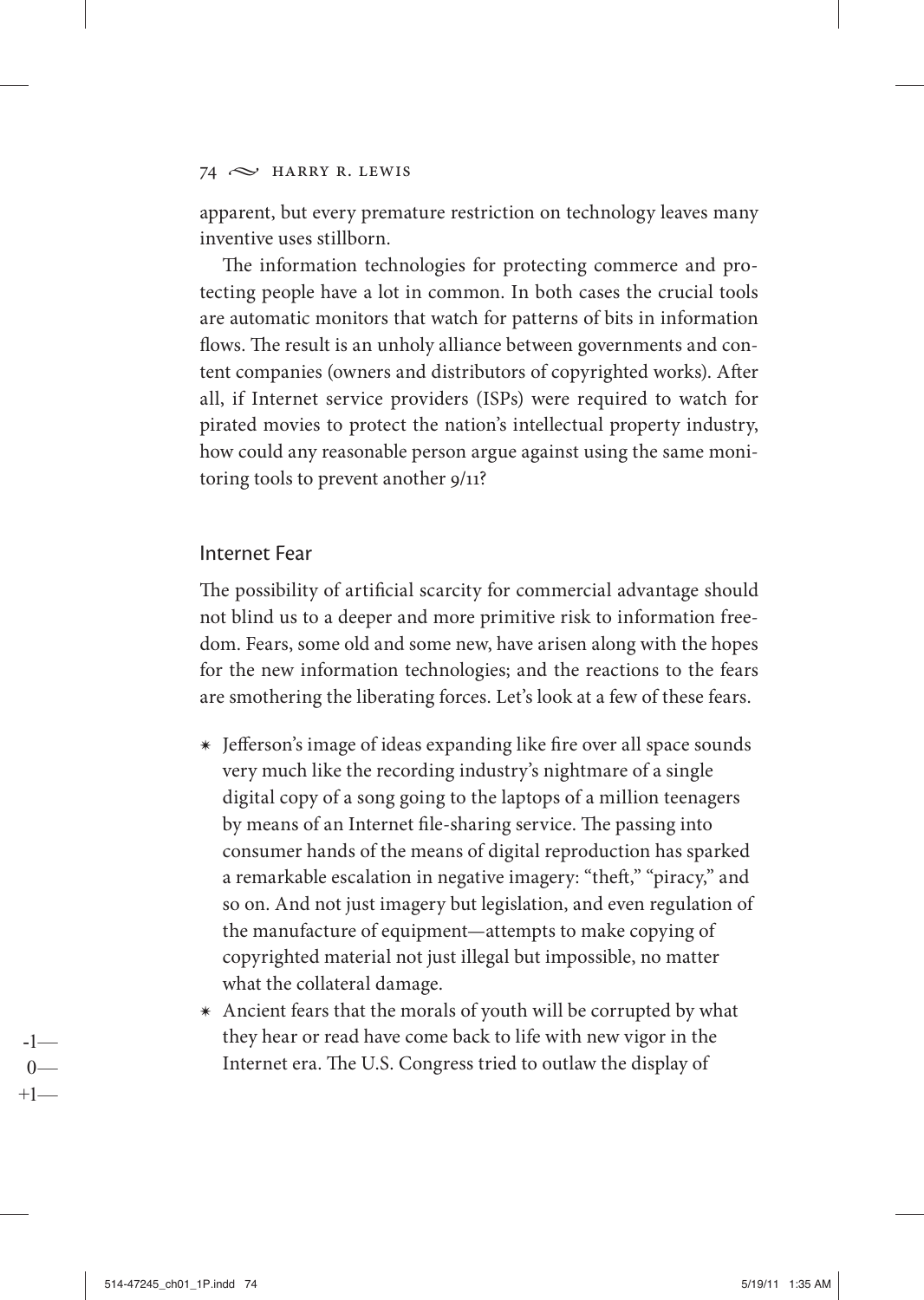"indecent" (though not legally obscene) material to children over the Internet. The law was overturned on constitutional grounds, but similar censorship occurs routinely in other countries, even enlightened democracies acting to protect the morals of adults. Australia is currently testing a national blacklist of sites to be blocked to protect the public morality ("Australia to Implement" 2008).

- \* Fear that children will associate online with bad people has led to tracking and monitoring requirements and to a market in "nanny software" to make parents aware of their children's wanderings through cyberspace. Of course, the same technologies that can control personal computer use by American children can be directed at monitoring the activities of citizens of totalitarian regimes— or even in the United States, where the Defense Department's Total Information Awareness program was killed only when Congress became aware of its potential as a program of civilian surveillance.
- \* Even as Google, Amazon, and Facebook accumulate vast amounts of personal information about their users, badly aimed privacy protection legislation threatens to undercut the Web's usefulness. Requirements that children be at least thirteen years old to get accounts on social networking sites have done little to protect children's privacy but have done much, often with parental support, to teach them to lie about their age (boyd et al. 2010).

The Internet was conceived in the defense world, designed by academic and industrial research engineers, and transported into the commercial world only after its core design had been widely deployed. Engineers are naturally libertarian. Whether they are designing cars or computer networks, their ideals are utility, speed, and flexibility. Software engineers are spared the ethical issues that confront the designers of munitions; engineering in the world of zeroes and ones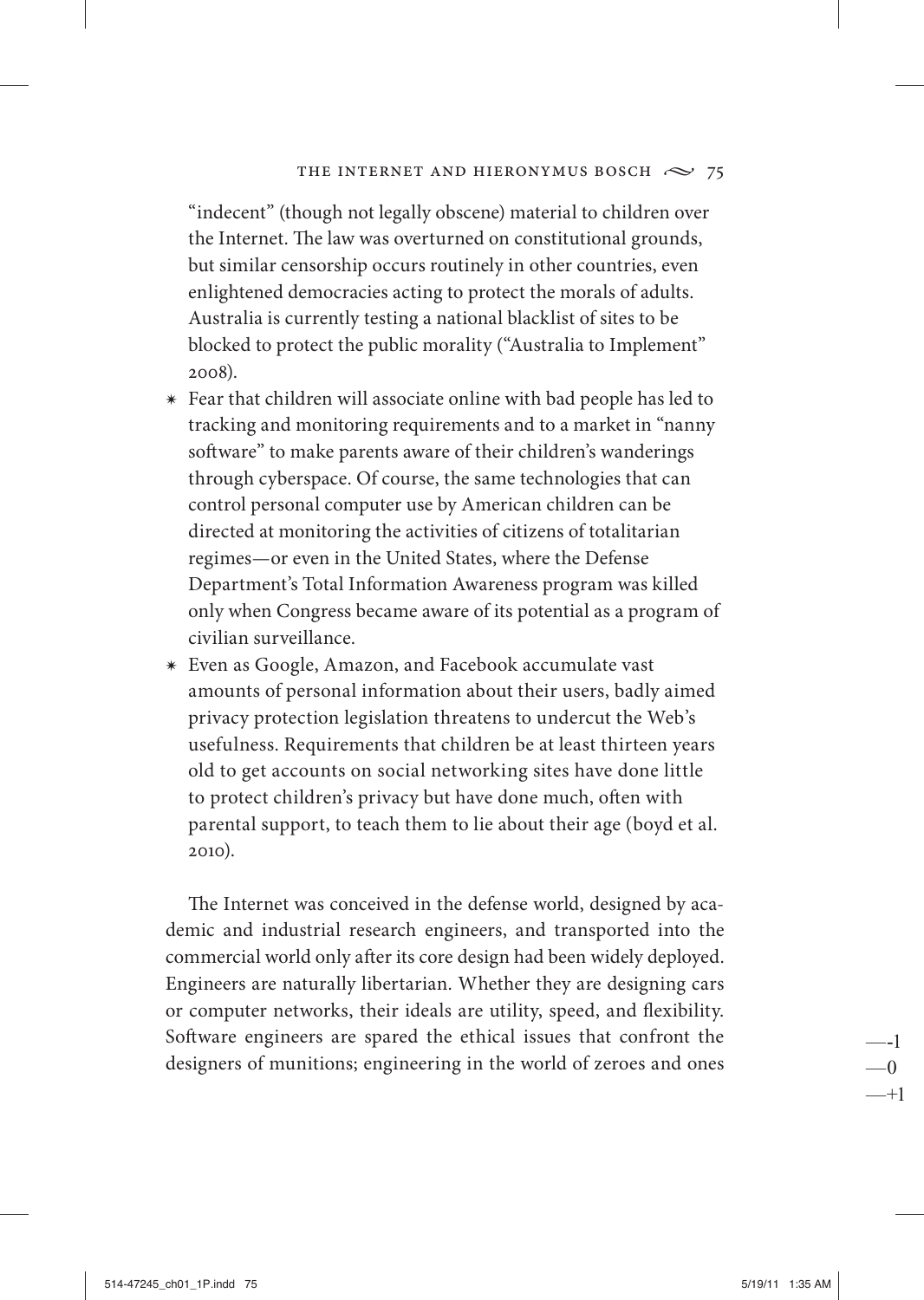inherits the nonnormative, amoral quality of mathematics. Even cost, safety, and secrecy are imposed by market forces and governments, which had little force in the Internet's gestation period. So there was a Garden of Eden quality to the Internet in its preconsumer days: a combination of fecundity and innocence. The network fostered experimentation and innovation, and little worry about the potential for mischief or evil.

## The Garden of Earthly Delights

So we are back to the story of human creation and how we handle the knowledge of our own undiscovered capabilities. The biblical story is usually reduced to its simple outlines: a rather chaste paradise at first, then temptation and knowledge of good and evil, then shame and expulsion, followed by redemptive suffering and labor. But there is one artistic rendering of the biblical myth that interpolates a remarkable middle period. It is called The Garden of Earthly Delights, and it was painted in the Netherlands by Hieronymus Bosch around 1503— as it happens, just about the time the Church started taking action against heretical books (see Plate 1).

The Garden of Earthly Delights is a triptych, a central panel flanked by two smaller ones, the sort of painting that was often used as a church altarpiece. But it is hard to imagine this set of paintings in a church, despite its biblical theme. On the left is the Garden of Eden, complete with peaceful, happy animals, and a rather insignificantlooking God introducing Eve to a slightly leering Adam. On the right, under a burning cityscape and a blackened sky, is hell, full of people undergoing various forms of torture at the hands of demonic animals. The conception of hell is bizarre, but at least we can recognize what it is. But the central panel corresponds to nothing in the Bible and earns the triptych its name. It shows a frenzy of people engaged in all sorts of naughty things, none requiring clothing. Some of the groups are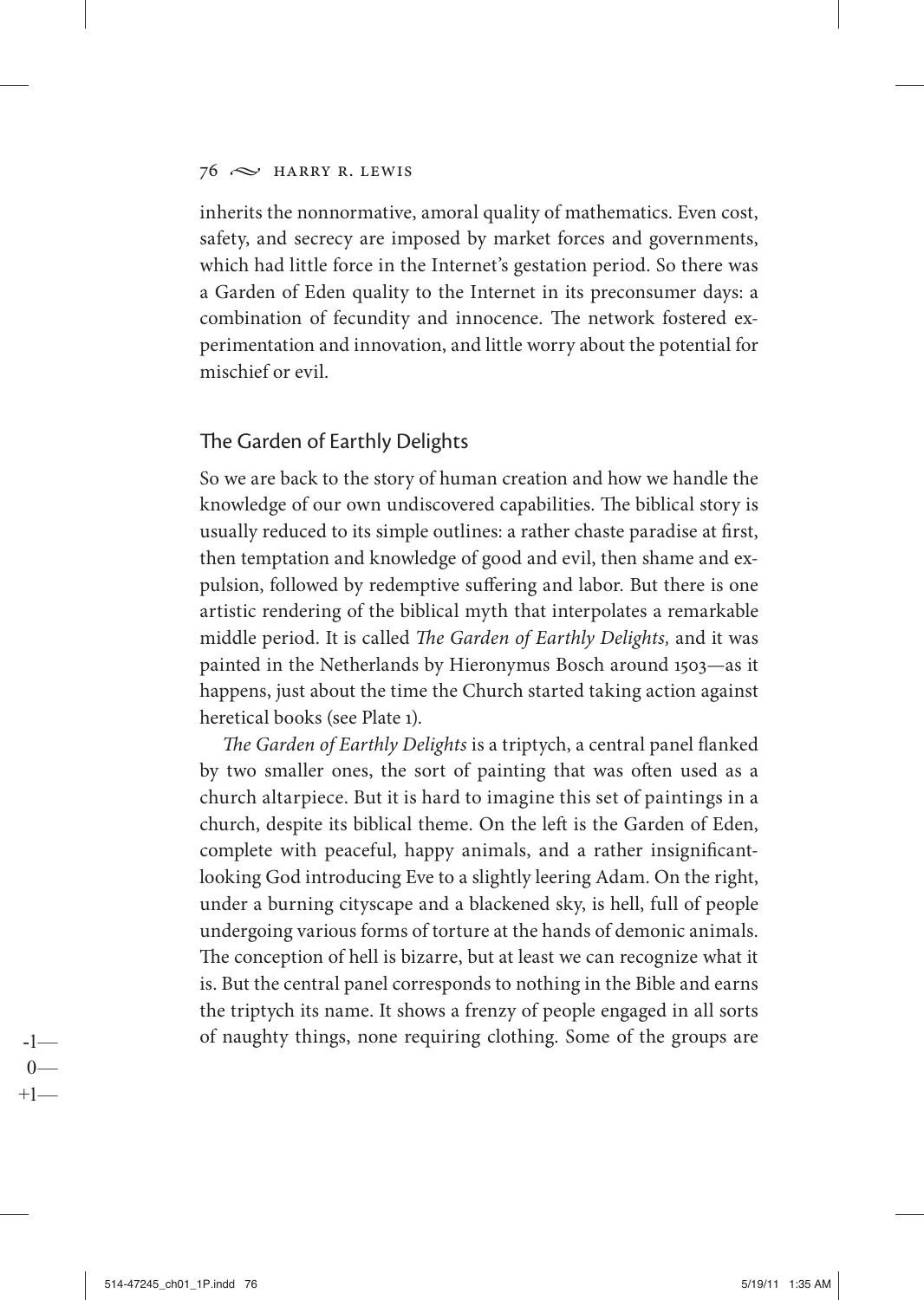multiracial, and quite a few animals and fruits are enjoying the fun too. Nobody seems to have the slightest hesitation about their cavorting or their nakedness.

This scene is a wonderful mystery—extravagantly detailed and amenable to hours or decades of study. If it were painted today, the art critics would investigate the painter's recreational drug use. There is no tradition of similar scenes by other artists, so its symbolism cannot readily be connected to better- understood analogues.

And so we are left with two possible explanations, without any middle ground. Perhaps it is a depiction of sin relating directly to the third panel's punishments: "If you do that, here is what is going to happen to you." Or else it shows some long-ago, libertine earthly paradise. The didactic interpretation, that the whole is intended as a warning, is more historically plausible; there are plenty of wages-of-sin themes in Christian narratives. And yet . . . if the objective were to warn people off from sinful activities, the artist seems to be going to extremes to document in pornographic detail the fun that will get people in trouble. And if the participants themselves are supposed to be aware that this orgy is not going to end well for them, the warnings are very muted. Based on the evidence from the panel itself, they could reasonably claim that they had no idea that what they were doing was wrong. It all looks fine—nobody is getting hurt and everybody is having a good time.

The lost-paradise interpretation has its own problems—mainly that there is no such biblical story. (Unless it is a wild extrapolation of what the Bible says about earth on the eve of the flood, when God decided to pretty much start over from scratch.) Yet, to my inexpert eye, the "earthly delights" interpretation is more plausible. The central panel simply seems more in the spirit of the paradise panel on the left than of the hell panel on the right.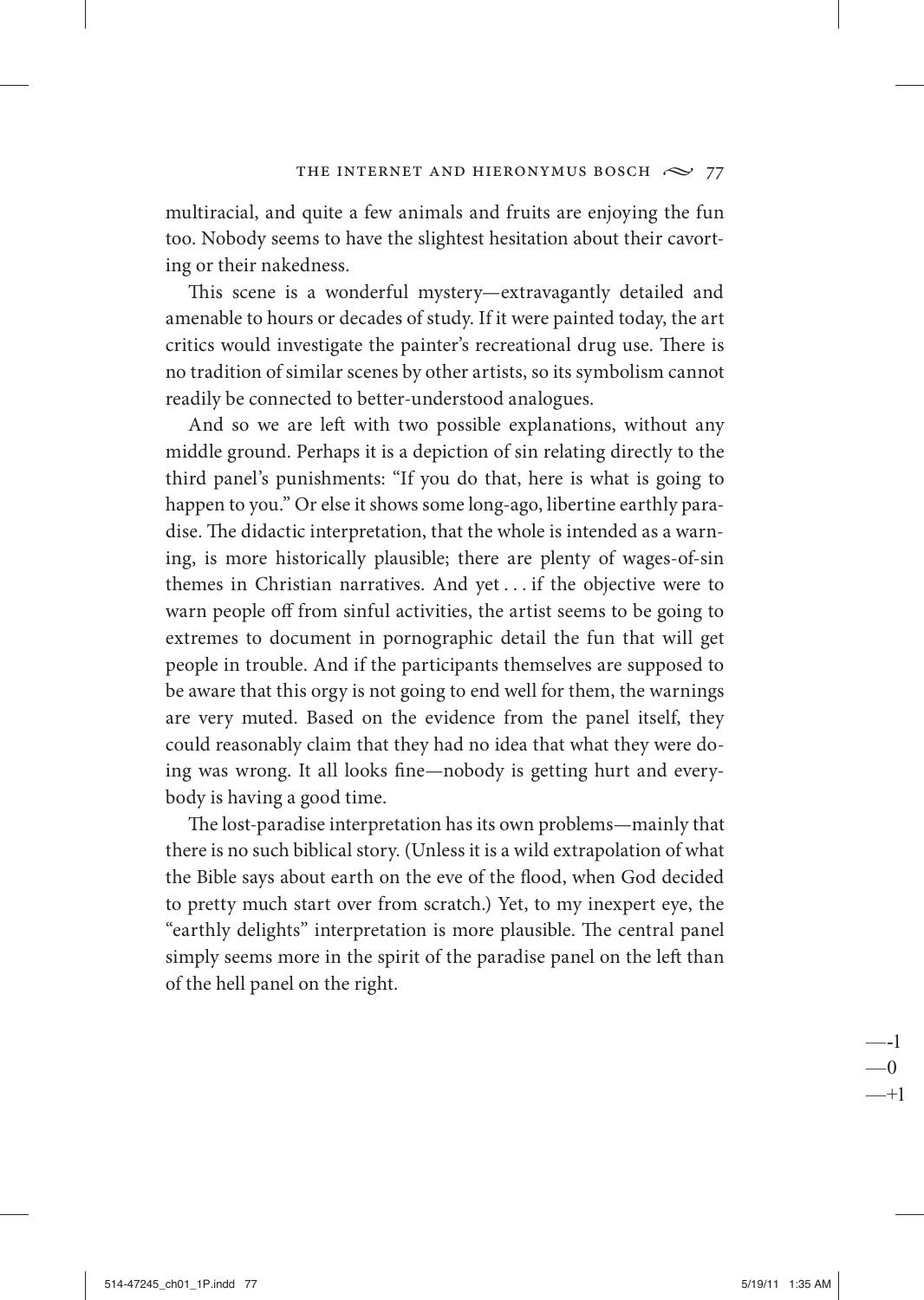# Internet Liberty and Libertinism

The Internet became a garden of earthly delights when it was opened to consumer- oriented, commercial uses. It is now transitioning out of its earthly delights period, as society decides how to adjust to its potential use for sins and evils, as various cultures define them—not just pornography, of course (though that to be sure), but anonymous hate speech, privacy intrusions, political insurrection, and simple theft and character assassination.

We have seen technologically induced liberation movements before or to be precise, I have seen one before. The sexual revolution of the 1960s was in no small measure the result of birth control technology. Reproductive control was not a new concept, any more than free speech was a new concept when the Internet engineers sat down to work. But the very sudden, widespread availability of birth control pills in particular was enormously empowering; the development of a class of professional women would have been much harder without it. This revolution was also accompanied by a period of chaotic experimentation—musical, social, pharmacological, and political as well as sexual. When I look at The Garden of Earthly Delights, I think of Woodstock.

We are today being overtaken by the Internet fear, fear of consequences. We are past the point of Bosch's middle panel, but just barely; even young adults remember when the Internet was not scary. Nonetheless, we are now threatened with the horrors depicted in Bosch's third panel, and in fact the alarms over personal debasement and the public shaming echo the humiliations of Bosch's hell.

We are past the point of innocence, and moralists and governments and law enforcement urge us to expect information nightmares if we do not get the communications revolution under control. Ironically, Bosch depicts the horrors of hell as effected by technological instruments of pleasure— musical instruments, to be precise. One man is strung up on a harp, another is sucked into a horn, a third is bound to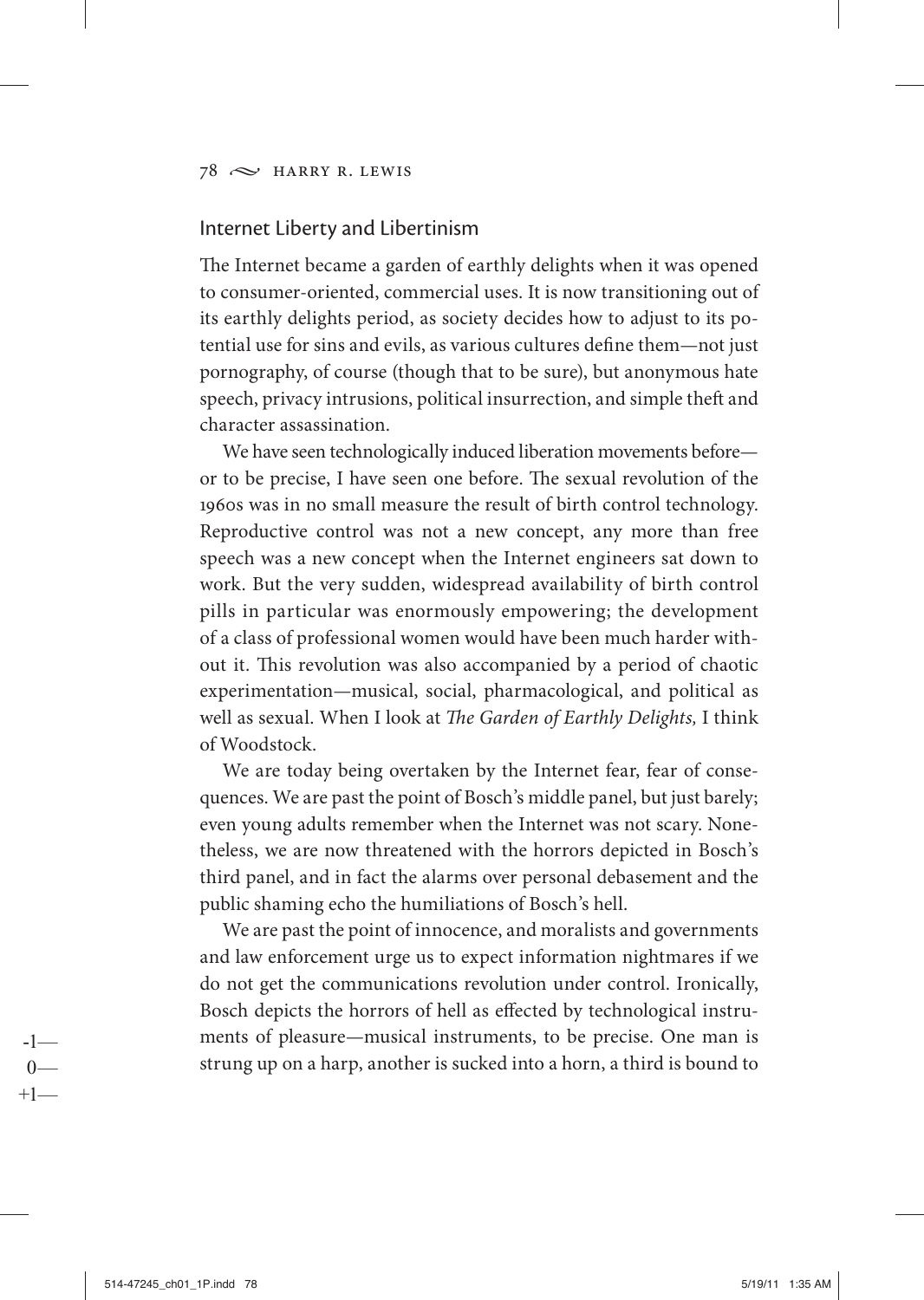#### THE INTERNET AND HIERONYMUS BOSCH  $\sim$  79

a lute. Only in the third panel does civilization appear, and only to be destroyed by its own devices. In the same way, the forces of fear are threatening us with torture by Facebook, character assassination by RateMyProfessors .com, terrorism by Google Earth, pillage by Kazaa.

We must, we are told, protect ourselves, our children, and our society from technologically enabled evils. And thus we have a variety of laws and regulations, proposed and enacted, fed by fear and aimed at restraining evils—be they political, personal, or commercial.

- \* Censorship: It is hard to censor the Internet, because of its diffuse, decentralized architecture. But it is easier to censor content from an entire nation than, for example, to allow content to reach adults but not children. China, where Internet use is very widespread, has a robust censorship regime, aimed at controlling access to both sexual and political content (Deibert et al. 2008, 2010). But the United States has its own censorship forces at work: The Communications Decency Act and the Child Online Protection Act both limited speech among adults— in ways the Supreme Court ultimately found unconstitutional— as a byproduct of their efforts to protect children.
- $*$  Piracy: In just a few years the Internet has radically altered many business models that functioned well for decades. Travel agencies and newspapers are both casualties of the electronic decentralization of information. But no industry has been protected by legislation the way the recording industry has been— not that the protections have been very effective. Armed with effective lobbying, the Recording Industry Association of America (RIAA) effected the passage of the Digital Millennium Copyright Act, which imposes severe financial penalties for copying digital music files. The act is unprecedented in the size of the fines, the use of a strict liability standard, and the assignment to the RIAA itself of responsibility for policing its violations. As a result, cases almost never come to trial—instead, defendants pay up without a fight,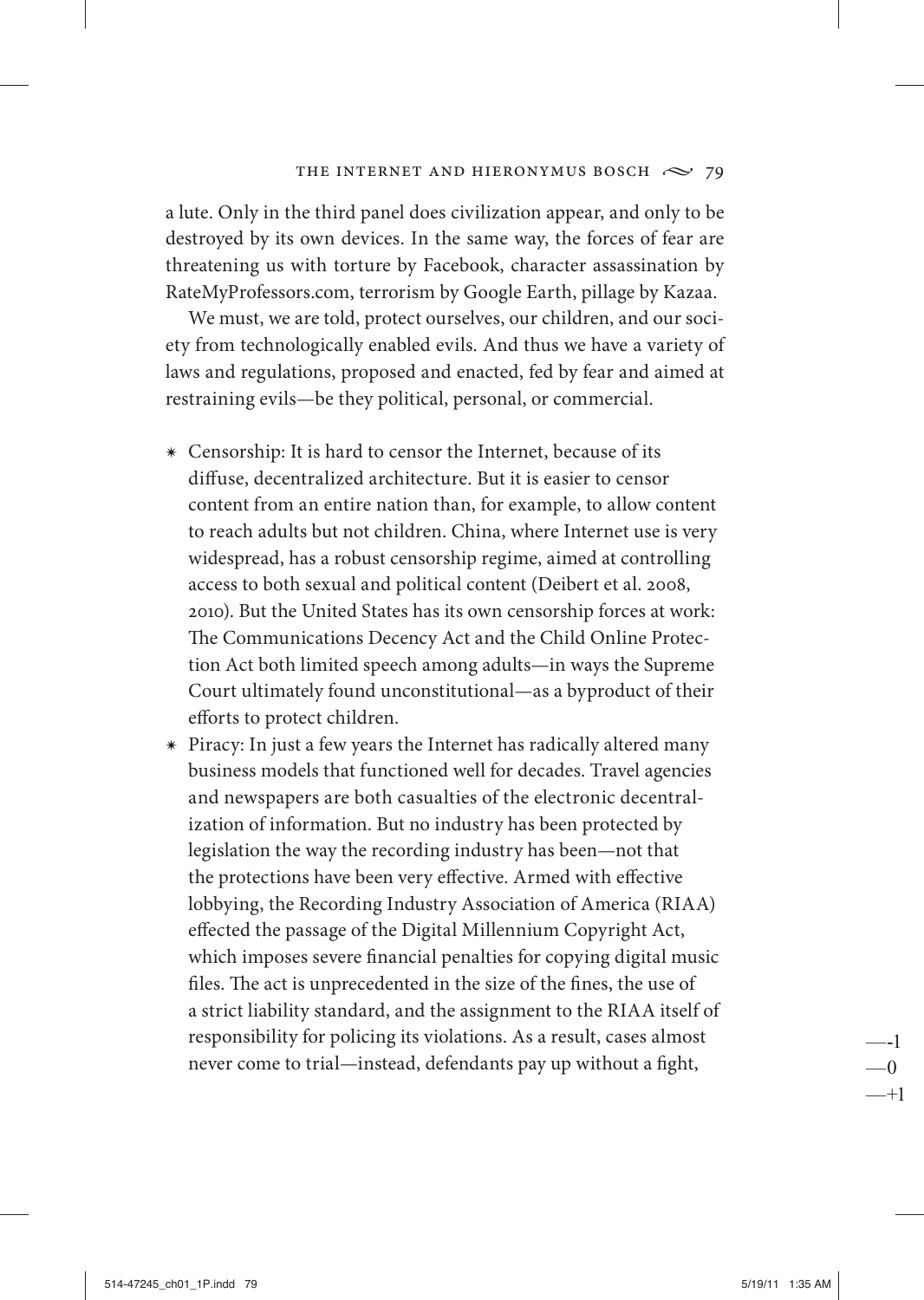fearing larger penalties if the cases are tried. The strictness of the standard is not only frustrating to the consuming public but injurious to creativity— the very thing that copyright is intended to enhance. The U.S. Constitution says nothing about protecting profits or business models—only about the intent "to promote the progress of science and the useful arts."

- $*$  The preferred solution for the recording industry is cooperation from ISPs— cooperation in the form of surveillance of what is flowing through the network, with violations punishable by denial of Internet ser vice to the guilty party. Pressure for such practices is being put on universities, which have captive audiences students do not get to choose who supplies the bits to their dormitory rooms. This makes as much sense as asking universities to open all packages coming through the postal mail to students in search of pirated CDs. In the United States, about as basic a principle as we have is that there should be specific reasons to believe that individuals are involved in illegal activities before monitoring their communications. And yet the Motion Picture Association of America wants Congress to encourage ISPs to filter Internet content (Kravets 2009) and to sign a treaty that would establish such filtering as a matter of international obligation (Glickman 2009).
- $*$  Child safety: The difficulty of reliable identity verification on the Internet has combined with a handful of Dateline- style child abduction horror stories to give rise to legislative proposals in the United States for measures to limit adult-child contact. The most developed of these proposals is the Deleting Online Predators Act, originally introduced in 2006 but never enacted into law. It would require school libraries receiving federal funds to disable social networking sites unless an adult was monitoring and supervising their use. Though very popular when voted on in the House during a midterm election campaign, it would have been largely in effective, since children have so many other points of access to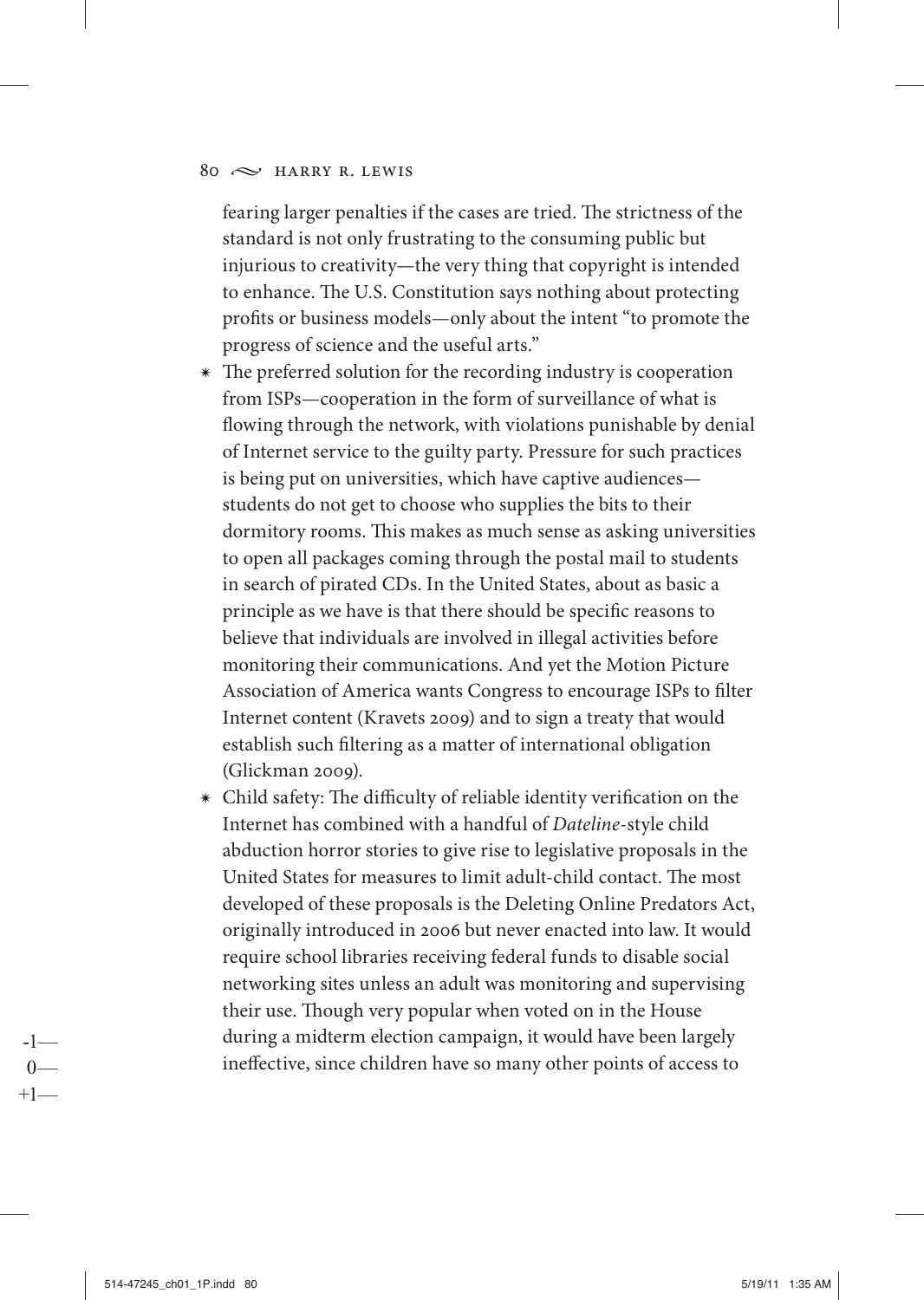Myspace and Facebook, including their cell phones as well as computers at Starbucks and at home.

- $*$  As in the case of copyright law, the U.S. government has delegated to a nongovernmental entity the job of enforcing certain child safety laws. The official list of "child pornography" Web sites is the province of the National Center for Missing and Exploited Children, a private organization whose practices are beyond the reach of Freedom of Information Act disclosures. Questioning the tactics of those trying to protect children from sexual slavery is unpopular— but overreactions do happen. For example, the cover of the heavy metal album Virgin Killer was classified as child pornography in the United Kingdom years after the album was released—temporarily causing the album's Wikipedia page to be blocked in England.
- \* Defamation and bullying: Web 2.0, the participatory Web, promises public engagement and discussion, a step away from the "broadcast" model of journalism. Alas, the power of anonymous commentary is abused destructively. Measures proposed to fight defamation and bullying include limiting anonymity, in spite of its strong history in the United States going back to the pamphleteering of the founding fathers of the American democracy. No less a person than Jefferson himself was the object of an anonymous caricature as a cock strutting with a hen representing his slave, Sally Hemmings. While the cartoon was shocking, it did not lose him the election—but it turns out to have been on the mark.
- \* Cyberterrorism and cyber war: In June 2010, a bipartisan bill sponsored by senators Lieberman and Collins (S. 3480, Protecting Cyberspace as a National Asset Act of 2010) was introduced into the U.S. Senate to give the president emergency power over the Internet—in essence, the authority to declare cyber war and to marshal the power of the U.S. government to fight it on private cyber territory as a matter of homeland security. The announcement drew skeptical reaction from advocates for privacy and other civil liberties.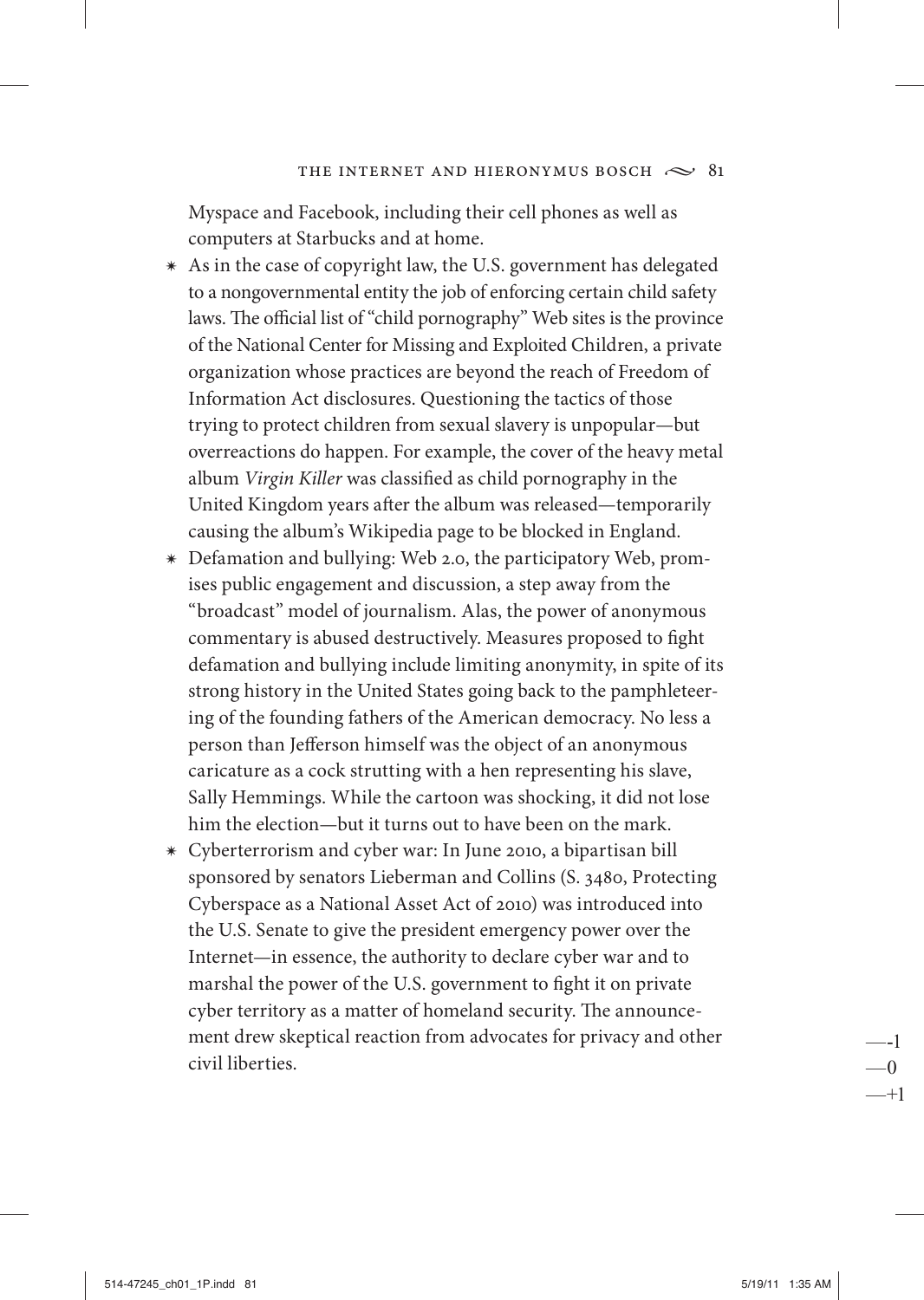# The Fight against Fear

In a campaign for public opinion, fear is an easier sell than freedom. We overestimate the probability of unlikely events. Many of us prefer driving to flying for our travels, especially if a horrific plane crash has been in the news. We do not stop to ask ourselves how many people have died in ones and twos in automobile accidents. The answer is that we are safer flying—it just sounds worse to die in a plane crash because so many people die all at once. In the same way, well-publicized Internet horrors create public outcries for regulatory interventions, with little statistical analysis of the incidence of the alleged problem behaviors or the cost to the public, over time, of incursions on freedom of speech and action.

A common argument for "making the Internet safe" is that preventing even one horrible crime is worth any price. Connecticut Attorney General Richard Blumenthal, for example, arguing for age verification on Myspace and Facebook to prevent predators from luring children into unsavory liaisons, said, "This is a basic issue of safety. These kinds of Web sites have created this complete delusion that this is a private world that an outsider does not get into, but it is a total misnomer. Anyone can get in." When confronted with practical arguments against Web site age verification—that it is awfully hard to tell whether someone without any form of government-issued identification is an adult or a child— Blumenthal would snort, "if we can put a man on the moon, we can verify someone's age" (Medina 2007).

Fearmongering is politically popular. One of the basic reasons we have a government is to keep us safe, so when a government official assures us that something, be it the bombing of Baghdad or registration to use Web sites, is necessary to protect us, we are inclined to sympathize. But sometimes the truth does not comport with the alarms. For example, the Internet Safety Technical Task Force (2008) established that the Internet was not a significant cause of child sexual abuse. Child sex abuse cases actually decreased 50 percent between 1990 and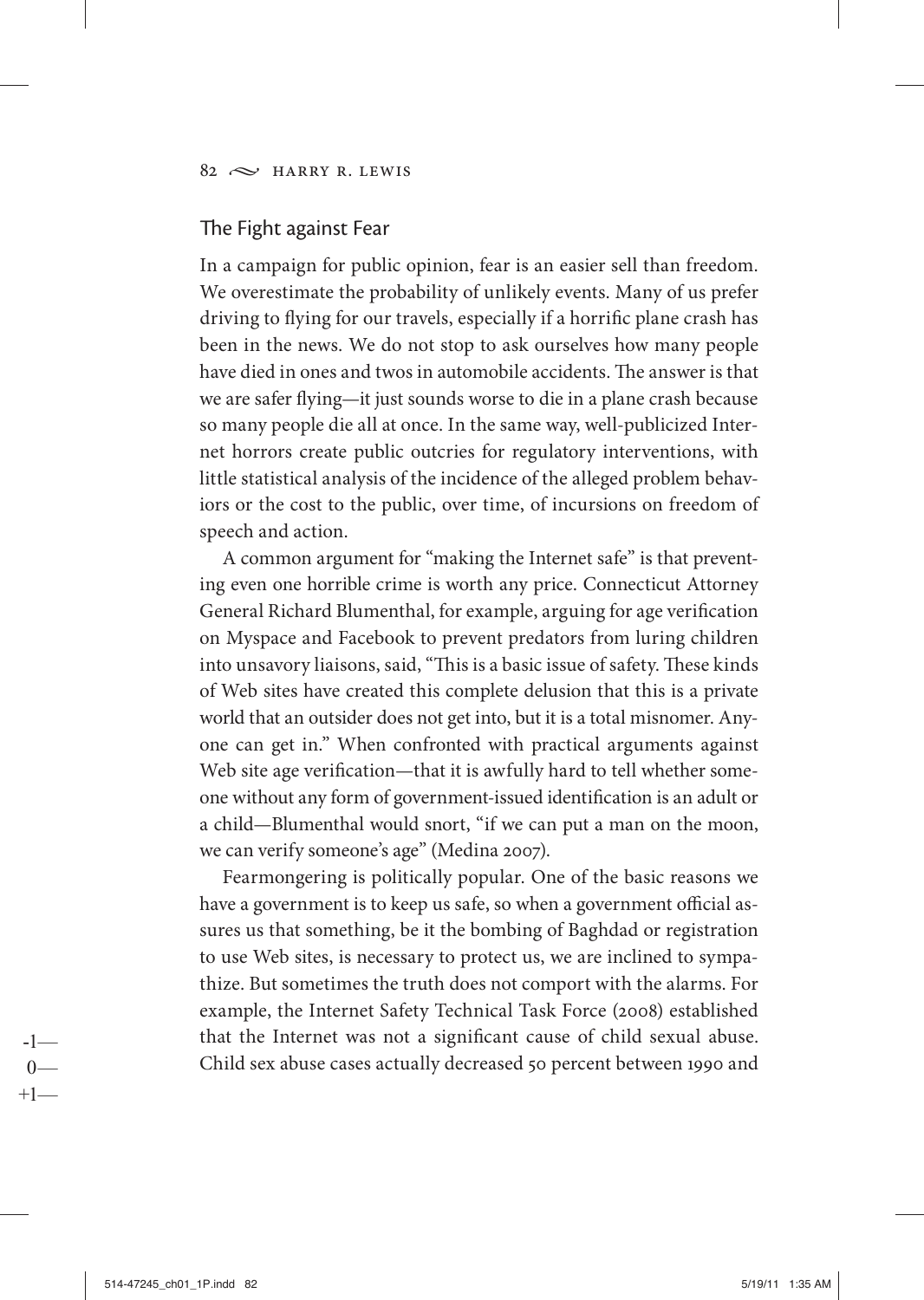## THE INTERNET AND HIERONYMUS BOSCH  $\approx$  83

2005, and most sexual propositions to youth come from peers, not adult strangers. Child sexual abuse has gone down while child Internet use has gone up—as a consequence of more vigilant policing and greater public awareness of the problem. But it is politically more profitable to attack a technology than to focus on an awkward social problem. Attorney General Blumenthal, promoting Internet fear in anticipation of his campaign for U.S. Senate, dismissed the report's finding that online social networks "do not appear to have increased the overall risk of solicitation" with an anti-intellectual punch to the public gut: "Children are solicited every day online.  $\dots$  That harsh reality defies the statistical academic research of the report" (Stone 2009b).

Indeed, this example demonstrates another unhappy fact about human fear: we much prefer to look for dangerous, mysterious demons and find magic technologies with which to strike at them than to confront problems closer to home. There is a thriving business in tools to prevent children from wandering of to pornographic Web sites or from being seduced by forty-year-old strangers from out of state. But while those things do happen, they account for a small minority of juvenile sexual misadventures. Childhood sexual exploitation is almost always at the hands of people the victims know, often relatives uncles and cousins, for example. The age difference is often small, not large. And the children are generally on the older edge of childhood and already sexually aware. They enter relationships inappropriately but not innocently. The problem of fifteen-year-old girls having sex with eighteen-year-old cousins is uncomfortable to discuss; many who are alarmed about the Dateline scenarios would deny that the cousin scenario ever happens, when in fact it predominates. We prefer to search under the streetlight rather than explore the dark zone where the real crimes occur.

Internet fear has three legs. The first leg is our desire to protect ourselves, our families, our employees, and anyone else for whom we have legal or moral responsibility. The second leg is corporate interest in protecting profits, market sector, and intellectual assets. The third leg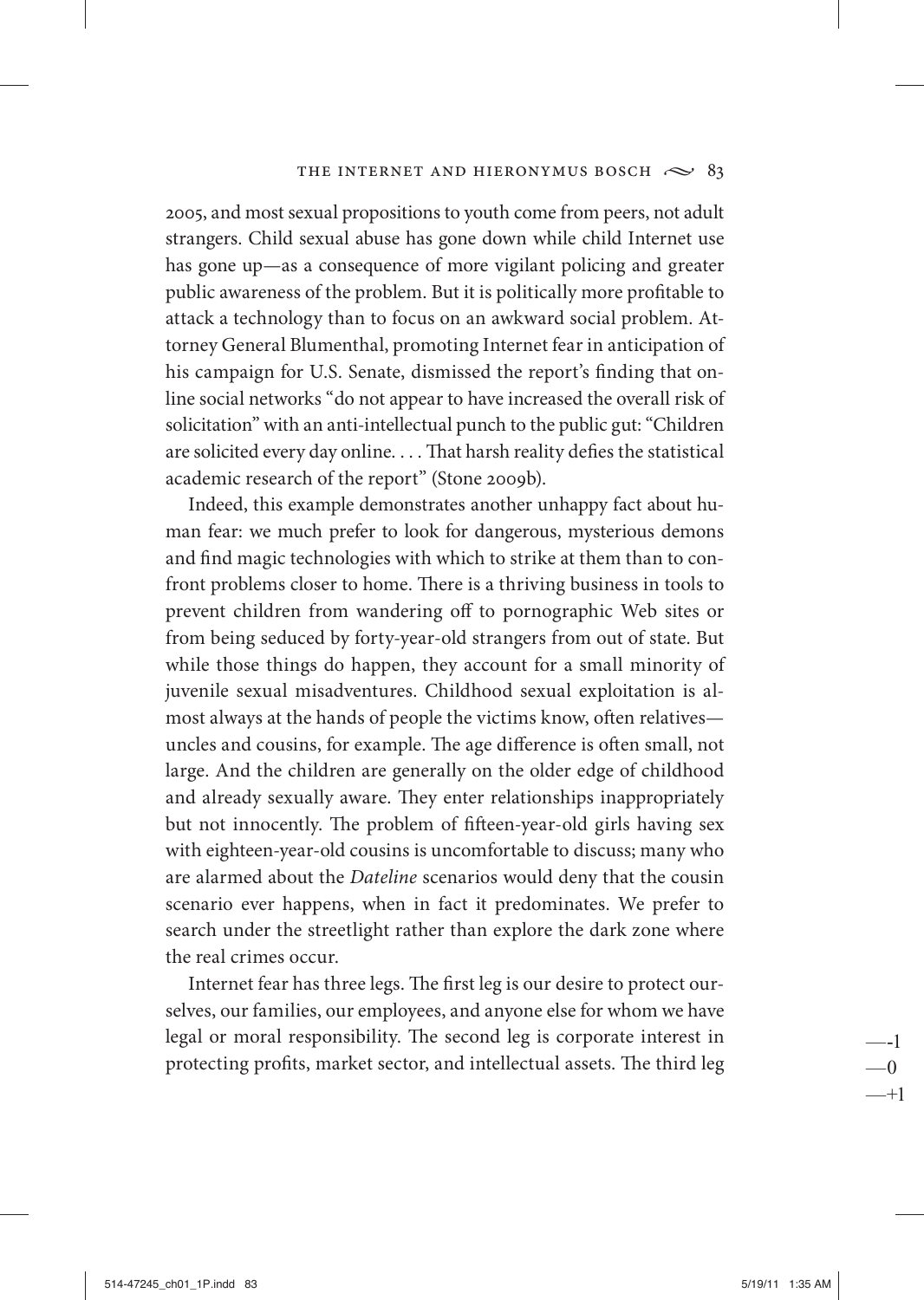is government interest in protecting individuals, institutions, and society from harm. Sometimes the three interact in complex ways. When the RIAA warns teenagers, "You can click but you can't hide," it is protecting its business interests by creating fear in the minds of individuals about prosecution under a federal statute they persuaded Congress to enact and for which they are the enforcers.

All three of these fear engines deserve dispassionate analysis and a reflection on the larger context in which they are visible. It may be possible to monitor constantly what children are doing online and to prevent them, as Socrates hoped, from contact with bad people and corrupting information. Yet for every child caught talking to a pedophile online, hundreds would be discouraged from searching the Internet's vast electronic library for truths their parents will not tell them. Controlling every word children are saying and hearing<sup>1</sup> isn't child protection or social conservatism. It is the perfect preservation of human prejudice and ignorance.

## Education

The antidote to fear is knowledge. Education, in the long run, wins against terror. In the final analysis, the right responses to words are more words; the right response to bad information is good information; the right response to falsehoods is the truth.

Looking at cyberspace from 50,000 feet, we are going to be choosing between two alternative worldviews. In one view of the world, information ubiquity is the natural state; the bits will always leak. There are digital tools, such as encryption and anonymous routing, to make the flows of bits less dangerous to us and less conducive to surveillance and commercial exploitation. But fundamentally, in this worldview, people must be responsible for themselves. They need to learn home-

1. According to its Web site (as of August 3, 2010), one software product, PC Tattletale ( http:// www .pctat tletale.com/), "records *everything* your child does when they go online."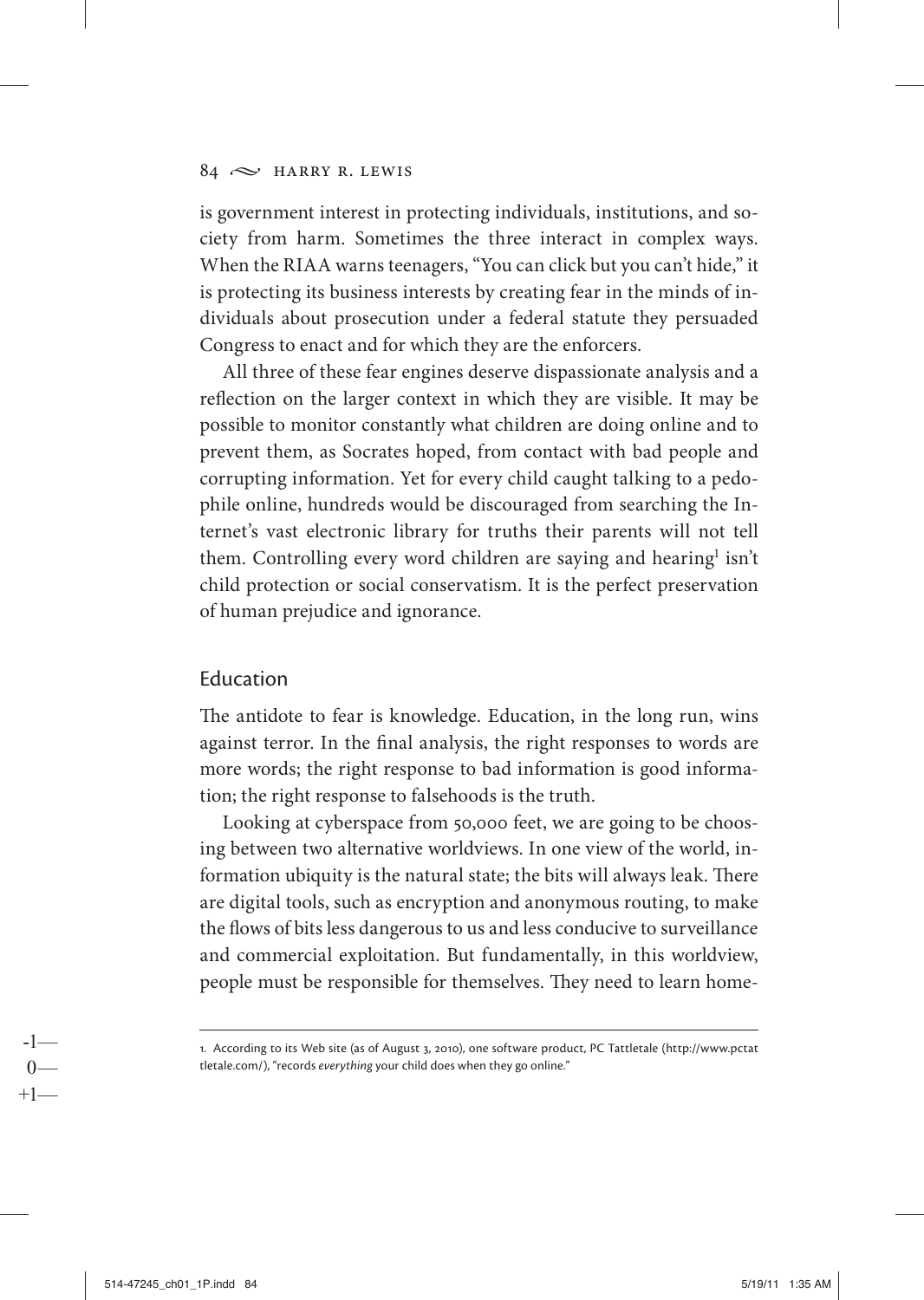spun safety lessons: Don't give away data about yourself if you don't want it abused. Don't believe what you read on a Web site if it's anonymous and can't be traced. Don't believe that anyone, even the government, can collect vast amounts of information and keep it all secret forever.

In spite of the costs of bullying and defamation, we need to remember the difference between words and images on the one hand and sticks and stones on the other. In this worldview the most important thing society can do is to teach people how to take care of themselves, how not to overreact to misfortunes, how to capitalize on the potential of the revolution without assuming its risks.

In the alternative view, information, for all its usefulness, is a fundamentally dangerous substance. It must be bottled up, dammed, diverted, and origin labeled, or packaged and sold for money, even if it is a century old. This is the world of  $1984$ , except that the information sources are in private hands, not just government hands, and the information users are commercial as well as governmental. This is the world in which the response to every problem is a regulation, or an agency, or perhaps a hardware feature. This is the world of Green Dam spyware and censorship software—China's modern Index Librorum Prohibitorum (Mooney 2009). It is also the world of central Internet monitoring in Australia (for obscenity) and France (for copyright infringement, in spite of the provision in article 19 of the UN General Assembly's 1948 "Universal Declaration of Human Rights" to "receive and impart information and ideas through any media and regardless of frontiers"). It is the world in which the most open societies use the tools of the most repressive, and citizens of democracies are grateful for the safety and prosperity they are promised.

An ancient technological cycle is being repeated today. One generation creates a technology, responding to an immediate problem and vaguely foreseeing a better future. To the next generation, the world looks very different; the solved problems are forgotten or are eclipsed

 $\approx$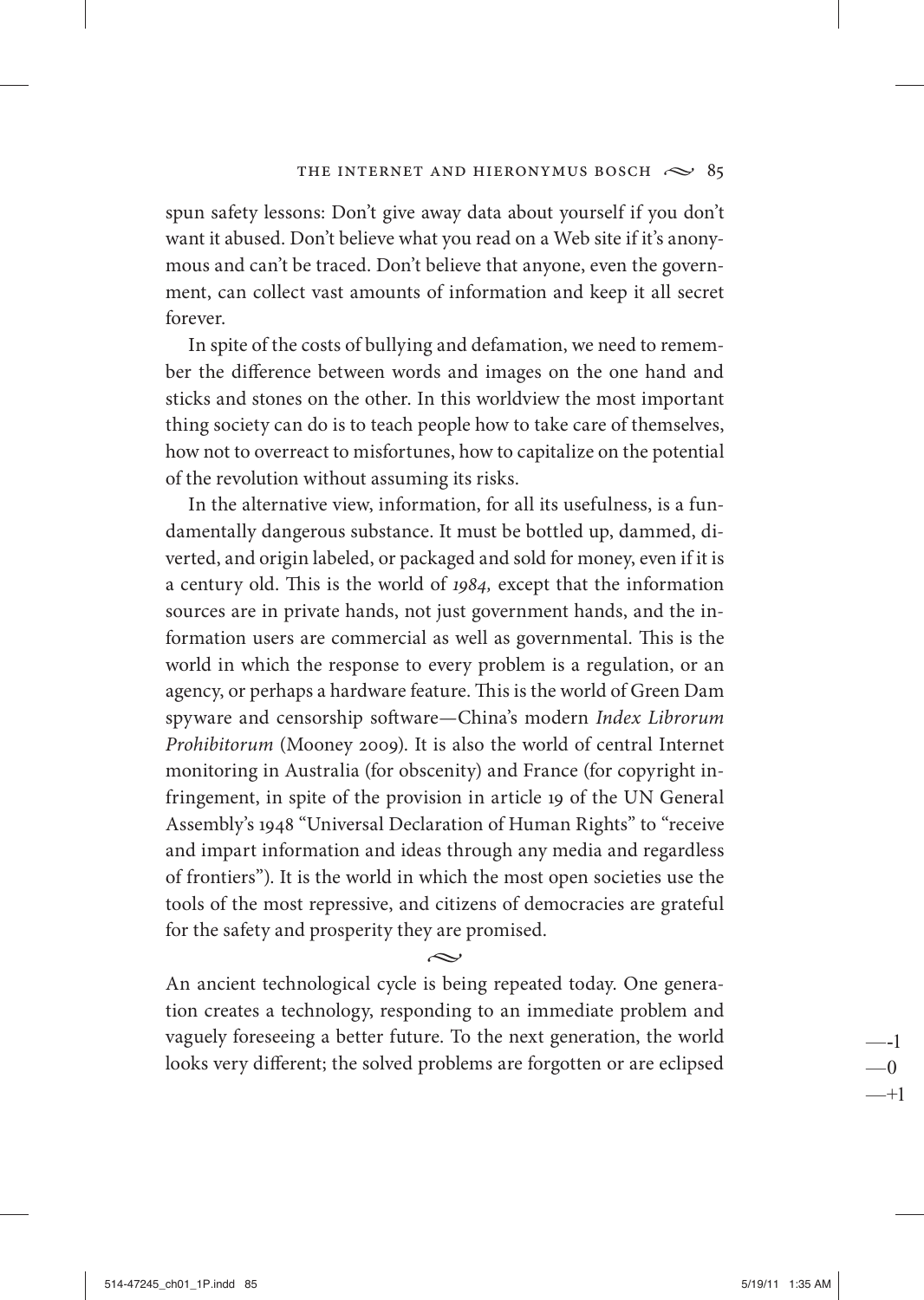by the technology's downsides. Commercial and governmental forces make it easy to forget how much power we have over how technologies will shape our future. All of us who live in free societies share that power, and especially the young, who can decide what kind of world they want to inhabit.

We can help make that choice through the political process, by watching what laws are enacted by state and national governments. We can help make it by our choices as consumers, by what we say about the features present in, and missing from, the devices and technologies we buy. We can make it by what we have to say about the workings of the institutions and businesses of which we are a part. We can resist those expurgated dictionaries and those Web sites that want to know things you do not want to tell them. We can speak up. We can leave the box on the shelf. We can click "I don't agree."

Whatever we choose, we should not let one world or the other evolve because others— especially governments and corporations have made the choice for us. The revolution has its delights, but we need to think beyond them— think how they work, who has the data, and what they can do with it. We need to use our rationality, our knowledge, and our education to shape the world in which we and our children and our children's children will live.

## Further Reading

This chapter is based on the final lecture in spring 2009 of my Harvard course "Quantitative Reasoning 48: Bits." My book with Hal Abelson and Ken Ledeen, Blown to Bits: Your Life, Liberty, and Happiness after the Digital Explosion (Reading, MA: Addison-Wesley Professional, 2008) is based on the course material and can be downloaded at http://www.bitsbook.com/the book/ . It includes many of the particulars of the course not elaborated in this essay.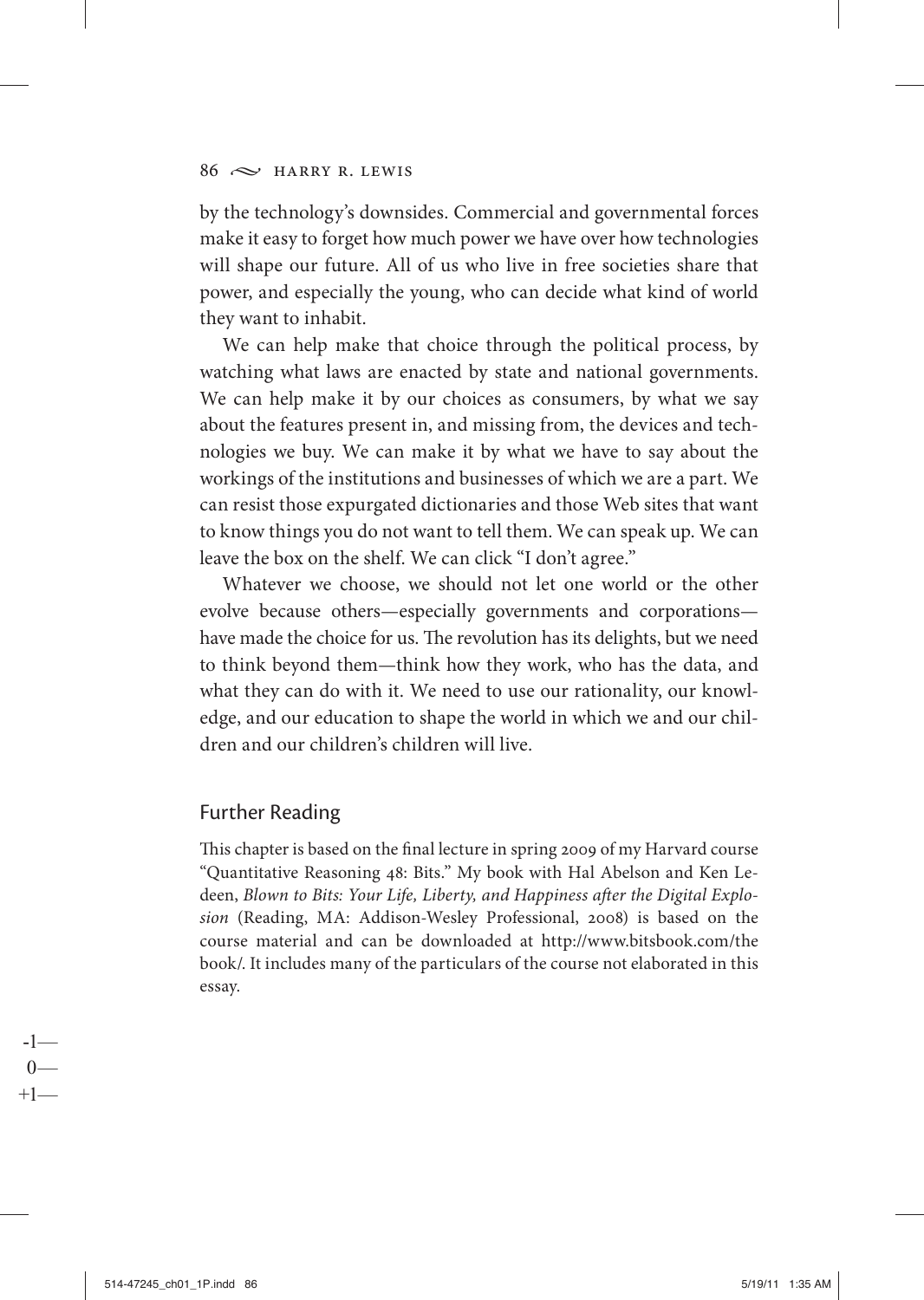## *General Bibliography*

John Barlow's 1993 essay, "The Economy of Ideas," Wired 2.0, retrieved August 3, 2010, from http://www.wired.com/wired/archive/2.03/economy.ideas \_pr .html, is worth reading in its entirety; this is an early manifesto on the collapse of the copyright and patent system due to digital reproduction by the former lyricist for the Grateful Dead.

John Barlow's utopian manifesto, "Declaration of Independence of Cyberspace," http://w2.eff.org/Censorship/Internet censorship bills/barlow 0296 .declaration, was written with dramatic flourish in 1996 in response to the censorship provisions of the Telecommunications Act of 1996. Invoking the spirit of the American Revolution, Barlow declares cyberspace ungovernable without the consent of the governed.

Carr, Nicholas. 2009. The Big Switch: Rewiring the World, from Edison to Google. New York: Norton.

A light, journalistic history of centralization and decentralization of computing services, and the effect of system architecture on information control.

Lessig, Lawrence. 2006. Code v2. New York: Basic Books. (See also http://  $codev2.cc$ .)

The updated edition of Lessig's classic analysis of the way "East Coast Code" (law) and "West Coast Code" (computer programs) have intertwined and evolved to control the world of information.

Post, David G. 2009. In Search of Jefferson's Moose: Notes on the State of Cyberspace. New York: Oxford University Press.

A wonderful analysis of the state of governance of the Internet, with deep parallels to the spirit of the early American state. (While he was ambassador to France, Jefferson had a stuffed moose erected in the lobby of his residence as a symbol of the weird and largely unexplored possibilities of the new world.)

Zittrain, Jonathan. 2009. The Future of the Internet and How to Stop It. New Haven, CT: Yale University Press.

The definitive argument on whether the Internet will evolve into a safe but relatively sterile technology or can continue to be "generative," as the book calls it— a seedbed of unanticipated, but not always welcome, inventions and adaptations.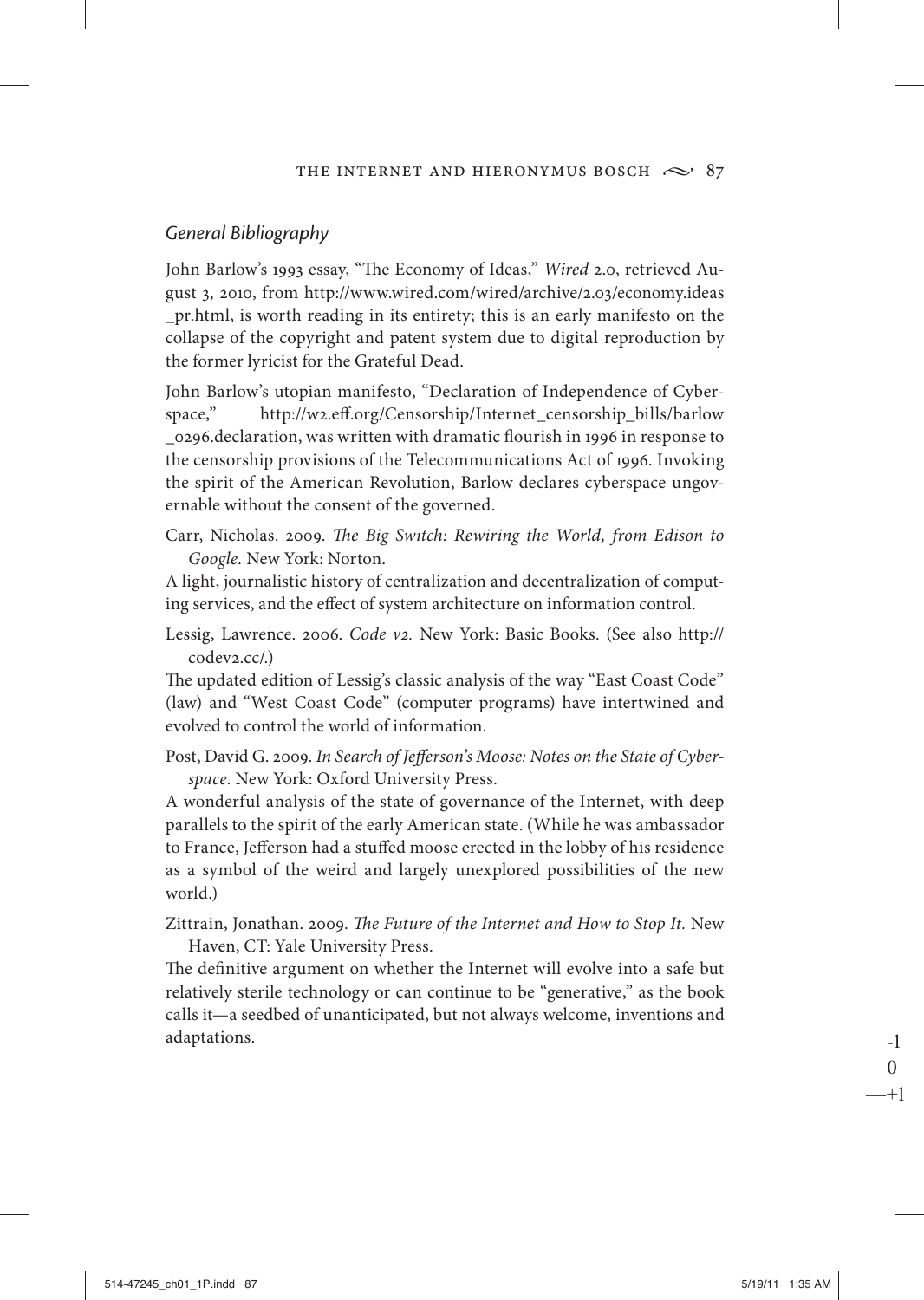#### $88 \leftrightarrow$  HARRY R. LEWIS

## *Works Cited*

"Australia to Implement Mandatory Internet Censorship." 2008. Herald Sun (Australia), October 29. Retrieved August 3, 2010, from http:// www .dsl reports.com/forum/r21341775-Australia-To-Implement-Mandatory-Internet -Censorship.

- Blakely, Rhys. 2008. "Google Earth Accused of Aiding Terrorists." London Sunday Times Online, December 9. Retrieved August 3, 2010, from http:// technology.timesonline.co.uk/tol/news/tech\_and\_web/the\_web/arti cle5311241.ece.
- boyd, danah, Urs Gasser, and John Palfrey. 2010. "How the COPPA, as Implemented, Is Misinterpreted by the Public: A Research Perspective." Statement to the U.S. Senate Subcommittee on Consumer Protection, Product Safety, and Insurance of the Committee on Commerce, Science, and Transportation, April 29. Retrieved August 3, 2010, from http://cyber.law.harvard .edu/publications/2010/COPPA\_Implemented\_Is\_Misinterpreted\_by\_ Public.
- Deibert, J., John G. Palfrey, Rafal Rohozinski, and Jonathan Zittrain. 2008. Access Denied: The Practice and Policy of Global Internet Filtering. Cambridge, MA: MIT Press.
	- $-$ . 2010. Access Controlled: The Practice and Policy of Global Internet Filtering. Cambridge, MA: MIT Press.
- Federal Communications Commission et al. v. Fox Television Stations, Inc., et al., 07 U.S. 582 (2009). Retrieved August 3, 2010, from http://caselaw.lp. findlaw.com/scripts/getcase.pl?court=US&vol=000&invol=07-582.
- Fowler, Geoffrey A. 2009. "Kindle's Orwellian Moment." Wall Street Journal, July 17.
- Glickman, Dan. 2009. Testimony before the Subcommittee on Government Management, Organization, and Procurement, Committee on Oversight Reform, December 9. Retrieved August 3, 2010, from http://oversight.house .gov/ images/ stories/ Hearings/ Government \_Management/ Intellectual \_ Property\_Rights/DGlickman\_Dec\_2009\_final.pdf.
- Gruber, John. 2009. "Ninjawords: iPhone Dictionary, Censored by Apple." Daring Fireball, August 4. Retrieved August 3, 2010, from http:// daring fireball.net/2009/08/ninjawords.
- Heacock, Rebekah. 2009. "No More Namibia: China Blocks Search Results for Entire Country." OpenNet Initiative, July 22. Retrieved August 3, 2010, from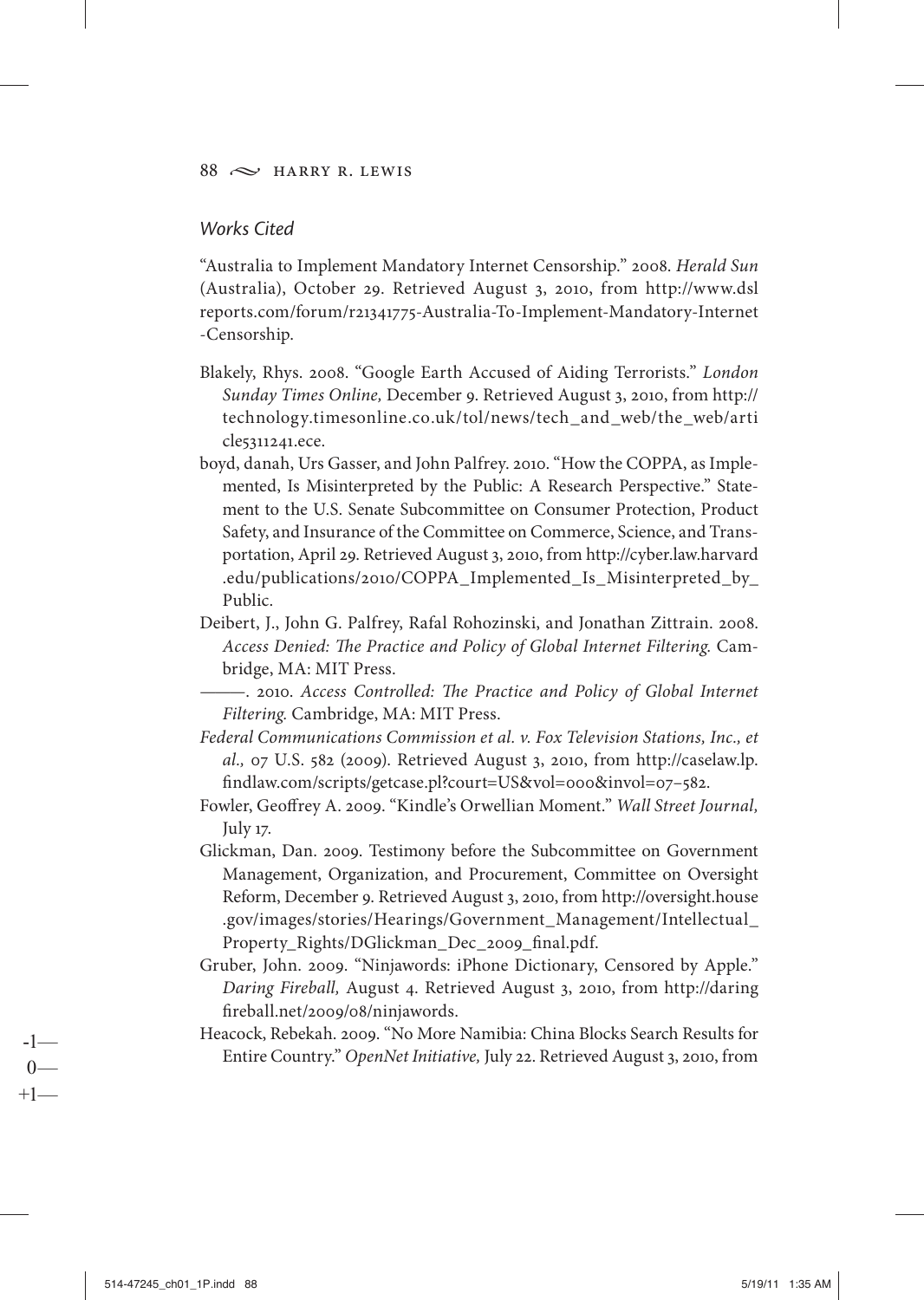http://opennet.net/blog/2009/07/no-more-namibia-china-blocks-search -results-entire-country.

- Information Sciences Institute. 1981. "Internet Protocol: DARPA Internet Program Protocol Specifications." Retrieved August 3, 2010, from http:// www.ietf.org/rfc/rfc791.txt.
- Internet Safety Technical Task Force. 2008. Enhancing Child Safety and Online Technologies: Final Report of the Internet Safety Technical Task Force to the Multi- State Working Group on Social Networking of State Attorneys General of the United States. Harvard, MA: Berkman Center for Internet and Society at Harvard University. December 31. Retrieved August 3, 2010, from http://cyber.law.harvard.edu/pubrelease/isttf/.
- Jefferson, Thomas. 1813. [Letter to Isaac McPherson, August 13.] Reprinted in The Founders' Constitution, Volume 3, Article 1, Section 8, Clause 8, Document 12. Chicago: University of Chicago Press. Retrieved August 3, 2010, from http://press-pubs.uchicago.edu/founders/documents/a1\_8\_8s12 .html.
- Kahn, Gabriel. 2010. "Comcast Official Touts Logic of Marrying Content, Distribution." Wall Street Journal, June 2.
- Katz v. United States, 389 U.S. 347 (1967). Retrieved August 3, 2010, from http://scholar.google.com/scholar\_case?case=9210492700696416594.
- Kravets, David. 2009. "MPAA Wants Congress to 'Encourage' 3 Strikes, Filtering." Wired, November 4. Retrieved August 3, 2010, from http:// www .wired.com/threatlevel/2009/11/mpaa-filtering/.
- Lankarani, Nazanin. 2009. "A Push in Law Schools to Reform Copyright." New York Times, December 1.
- Medina, Jennifer. 2007. "States Ponder Laws to Keep Web Predators from Children." New York Times, May 6.
- Meier, Barry, and Robert F. Worth. 2010. "UAE to Bar BlackBerry Data Services, Citing Security." New York Times, August 2, A1.
- Mooney, Paul. 2009. "Beijing's Abortive Censorship Push." Far Eastern Economic Review 172: 50-52.
- Olmstead et al. v. United States; Green et al. v. same; Mcinnis v. same, 277 U.S. 438 (1928). Retrieved August 3, 2010, from http://scholar.google.com/ scholar\_case?case=5577544660194763070.
- Plato. 1888. The Republic, Book II, trans. Benjamin Jowett. Oxford: Clarendon Press.
- Protecting Cyberspace as a National Asset Act of 2010, S. 3480, 111th Congress, 2nd Session. June 10, 2010.

—-1 —0 —+1